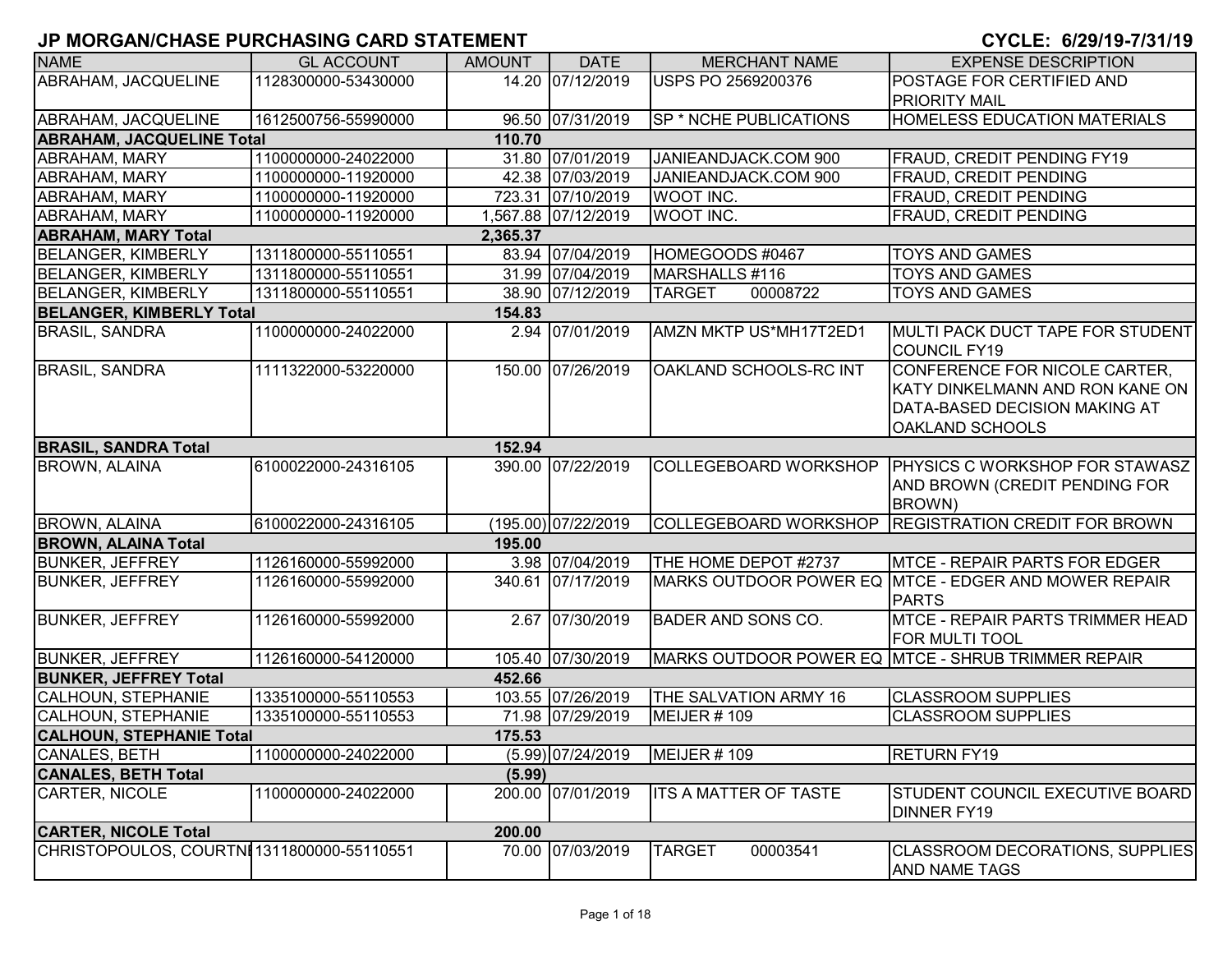| <b>NAME</b>                          | <b>GL ACCOUNT</b>   | <b>AMOUNT</b> | <b>DATE</b>         | <b>MERCHANT NAME</b>      | <b>EXPENSE DESCRIPTION</b>              |
|--------------------------------------|---------------------|---------------|---------------------|---------------------------|-----------------------------------------|
| <b>CHRISTOPOULOS, COURTNEY Total</b> |                     | 70.00         |                     |                           |                                         |
| CIANCIO, WANDA                       | 1122500000-53450000 |               | 29.00 07/02/2019    | <b>SYMLESS - SYNERGY</b>  | UTILITY SOFTWARE FOR MONITORS           |
| CIANCIO, WANDA                       | 1122500000-53450000 |               | 9.00 07/02/2019     | SYMLESS - SYNERGY         | UTILITY SOFTWARE FOR MONITORS           |
| CIANCIO, WANDA                       | 1122500000-55990000 |               | 108.36 07/11/2019   | AMZN MKTP US*MH3N035T2    | <b>VELCRO AND MICRO USB CABLES</b>      |
| CIANCIO, WANDA                       | 1122500000-55990000 |               | 218.97 07/11/2019   | AMZN MKTP US*MH5IC8PP0    | PORTABLE DISPLAY SCREENS                |
| CIANCIO, WANDA                       | 1122500000-53450000 |               | 1,672.00 07/17/2019 | <b>MCLS</b>               | SIRS ISSUES RESEARCHER,                 |
|                                      |                     |               |                     |                           | <b>PROQUEST LLC FOR NOVI HIGH</b>       |
|                                      |                     |               |                     |                           | <b>SCHOOL MEDIA CENTER (SOFTWARE</b>    |
|                                      |                     |               |                     |                           | LICENSE)                                |
| CIANCIO, WANDA                       | 1122500000-55990000 |               | 519.25 07/18/2019   | AMZN MKTP US*MH7AB3RW1    | <b>STORAGE BINS FOR TECH, BATTERIES</b> |
|                                      |                     |               |                     |                           | FOR LAPTOPS, CART                       |
| CIANCIO, WANDA                       | 1122500000-55990000 |               | 157.97 07/19/2019   | AMZN MKTP US*MH4632DP0    | <b>WIRE CUTTERS AND LOCKS FOR</b>       |
|                                      |                     |               |                     |                           | <b>CARTS</b>                            |
| CIANCIO, WANDA                       | 1100000000-24022000 |               | 125.00 07/19/2019   | <b>SECURITY DESIGNS</b>   | <b>REPAIR TO AIPHONE AT DEERFIELD</b>   |
|                                      |                     |               |                     |                           | FY <sub>19</sub>                        |
| CIANCIO, WANDA                       | 4445603000-56422958 |               | 1,202.50 07/22/2019 | CDW GOVT #TDB3446         | <b>ERGOTRON TECHNOLOGY TABLES</b>       |
| CIANCIO, WANDA                       | 4445603000-56422958 |               | 39.80 07/22/2019    | CDW GOVT #TDC6802         | <b>STORAGE BINS FOR TECH TABLES</b>     |
| CIANCIO, WANDA                       | 1122500000-55990000 |               | 96.15 07/25/2019    | AMAZON.COM*MH6IZ3RD0      | APPLE THUNDERBOLT TO GIGABIT            |
|                                      |                     |               |                     |                           | <b>ETHERNET ADAPTERS</b>                |
| CIANCIO, WANDA                       | 1122500000-55990000 |               | 18.97 07/26/2019    | AMZN MKTP US*MA7B82A32    | <b>SPUDGERS FOR INSTALLING CASES</b>    |
|                                      |                     |               |                     |                           | <b>ON IPADS</b>                         |
| <b>CIANCIO, WANDA Total</b>          |                     | 4,196.97      |                     |                           |                                         |
| <b>CIANFERRA, LINDA</b>              | 1100000000-24022000 |               | 269.21 07/01/2019   | SAMSCLUB #6657            | SUMMER SCHOOL FY19                      |
| CIANFERRA, LINDA                     | 1528200332-53510000 |               | 3,750.00 07/03/2019 | <b>SCREENVISION MEDIA</b> | <b>EMAGINE THEATRE ADVERTISING</b>      |
| CIANFERRA, LINDA                     | 6100025000-24316301 |               | 191.50 07/04/2019   | COTTAGE INN PIZZA - NO    | <b>SUMMER SCHOOL</b>                    |
| CIANFERRA, LINDA                     | 6100025000-24316301 |               | 160.58 07/09/2019   | SAMSCLUB #6657            | <b>SUMMER SCHOOL</b>                    |
| <b>CIANFERRA, LINDA</b>              | 6100025000-24316301 |               | 232.11 07/12/2019   | SAMSCLUB #6657            | <b>SUMMER SHOOL</b>                     |
| <b>CIANFERRA, LINDA</b>              | 6100025000-24316301 |               | 219.50 07/15/2019   | COTTAGE INN PIZZA - NO    | <b>SUMMER SCHOOL</b>                    |
| <b>CIANFERRA, LINDA</b>              | 6100025000-24316301 |               | 163.37 07/16/2019   | TST* BUDDY S PIZZA - N    | <b>END OF YEAR STAFF MEETING</b>        |
| <b>CIANFERRA, LINDA</b>              | 6100025000-24316301 |               | 155.94 07/19/2019   | SAMS CLUB #6657           | <b>SUMMER SCHOOL</b>                    |
| <b>CIANFERRA, LINDA</b>              | 6100025000-24316301 |               | 220.50 07/22/2019   | COTTAGE INN PIZZA - NO    | <b>SUMMER SCHOOL</b>                    |
| <b>CIANFERRA, LINDA</b>              | 6100025000-24316301 |               | 174.50 07/29/2019   | COTTAGE INN PIZZA - NO    | <b>SUMMER SCHOOL</b>                    |
| CIANFERRA, LINDA                     | 6100025000-24316301 |               | 105.99 07/29/2019   | <b>TARGET</b><br>00014654 | CALCULATOR FOR SUMMER SCHOOL            |
|                                      |                     |               |                     |                           | <b>STUDENT</b>                          |
| <b>CIANFERRA, LINDA Total</b>        |                     | 5,643.20      |                     |                           |                                         |
| <b>CLARK, KIMBERLY</b>               | 1100000000-11920000 |               | 2,906.46 07/30/2019 | LEARNING A-Z, LLC         | FY21 & FY22 - 12122XX194-5345000 (PV,   |
|                                      |                     |               |                     |                           | DF, NM, MS, HS, NATC)                   |
| <b>CLARK, KIMBERLY</b>               | 1212214194-53450000 |               | 284.95 07/30/2019   | LEARNING A-Z, LLC         | <b>PV SOFTWARE AND LICENSES</b>         |
| CLARK, KIMBERLY                      | 1212215194-53450000 |               | 284.95 07/30/2019   | LEARNING A-Z, LLC         | <b>DF SOFTWARE AND LICENSES</b>         |
| <b>CLARK, KIMBERLY</b>               | 1212218194-53450000 |               | 284.95 07/30/2019   | LEARNING A-Z, LLC         | <b>NM SOFTWARE AND LICENSES</b>         |
| <b>CLARK, KIMBERLY</b>               | 1212220194-53450000 |               | 284.95 07/30/2019   | LEARNING A-Z, LLC         | <b>IMS SOFTWARE AND LICENSES</b>        |
| <b>CLARK, KIMBERLY</b>               | 1212222194-53450000 |               | 284.95 07/30/2019   | LEARNING A-Z, LLC         | <b>HS SOFTWARE AND LICENSES</b>         |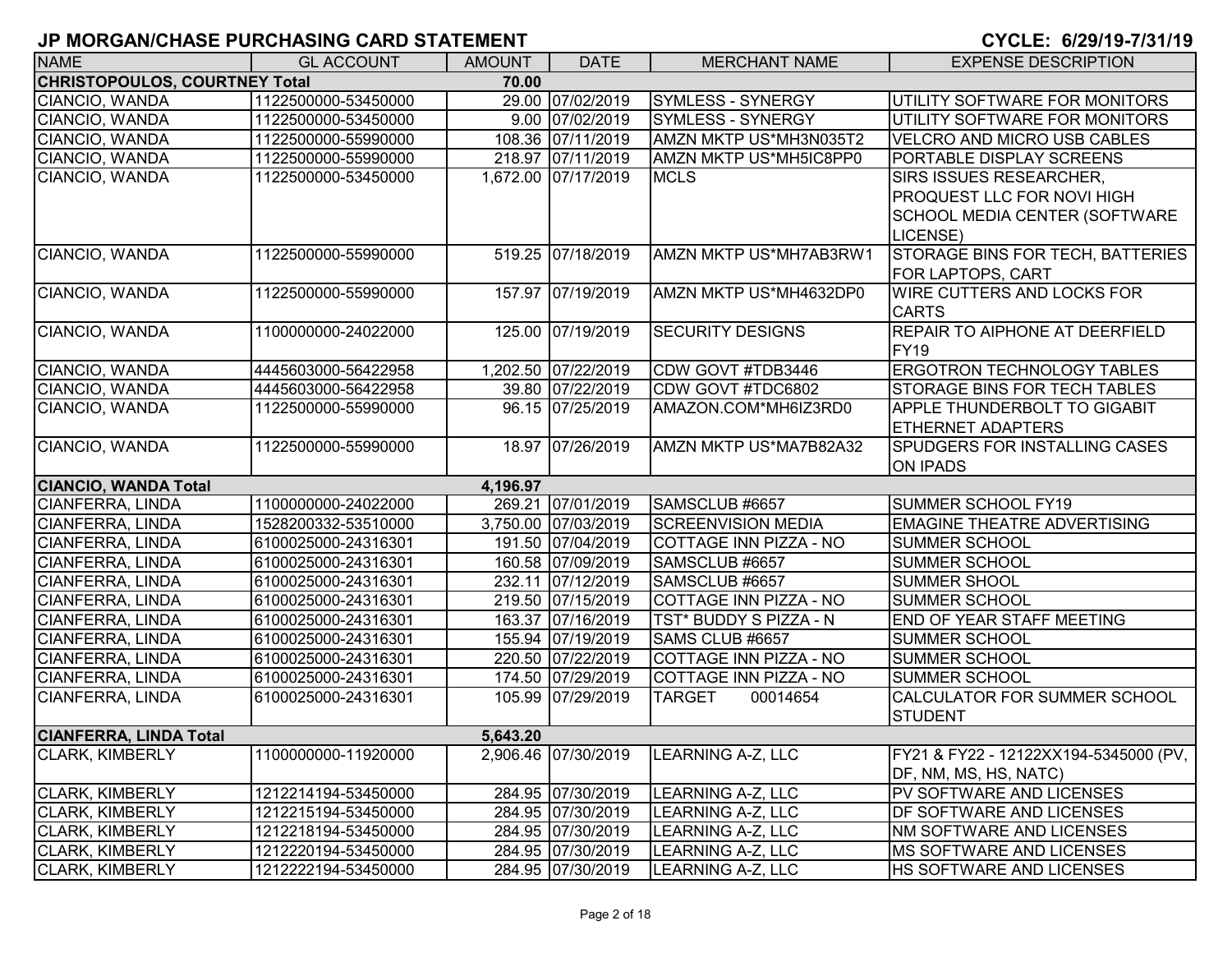| <b>NAME</b>                  | <b>GL ACCOUNT</b>   | <b>AMOUNT</b> | <b>DATE</b>         | <b>MERCHANT NAME</b>              | <b>EXPENSE DESCRIPTION</b>                                                           |
|------------------------------|---------------------|---------------|---------------------|-----------------------------------|--------------------------------------------------------------------------------------|
| <b>CLARK, KIMBERLY</b>       | 1212226194-53450000 |               | 284.95 07/30/2019   | <b>LEARNING A-Z, LLC</b>          | NATC SOFTWARE AND LICENSES                                                           |
| <b>CLARK, KIMBERLY Total</b> |                     | 4,616.16      |                     |                                   |                                                                                      |
| <b>COOLMAN, ROBERT</b>       | 1126160000-55992000 |               | 17.10 07/04/2019    | <b>CITY ELECTRIC</b>              | MTCE - STL RACEWAY 500 IVY WORE<br><b>MOLD - STOCK</b>                               |
| COOLMAN, ROBERT              | 1126160000-55992000 |               | 19.71 07/04/2019    | <b>CITY ELECTRIC</b>              | MTCE - VINYL ANCHOR KIT - STOCK                                                      |
| <b>COOLMAN, ROBERT</b>       | 1126160000-55992000 |               | 107.90 07/15/2019   | <b>CONSERVA ELECTRIC SUPP</b>     | MTCE - KEYSTONE CORE COIL<br><b>BALLAST - STOCK</b>                                  |
| <b>COOLMAN, ROBERT</b>       | 1126160000-55992000 |               | 6.94 07/15/2019     | <b>LIGHTING SUPPLY</b>            | MTCE - HID MOGUL BASE PROTECTED<br>PORCE - STOCK                                     |
| <b>COOLMAN, ROBERT</b>       | 1126120000-55992000 |               | 1,954.50 07/19/2019 | <b>CONSERVA ELECTRIC SUPP</b>     | MS - 400W LED FIXTURES FOR CAFE<br><b>AND HALL</b>                                   |
| <b>COOLMAN, ROBERT</b>       | 1126160000-55992000 |               | 148.60 07/19/2019   | <b>CONSERVA ELECTRIC SUPP</b>     | MTCE - MOGUL EXTENDER -STOCK                                                         |
| <b>COOLMAN, ROBERT</b>       | 1126160000-55992000 |               | 280.00 07/24/2019   | CONSERVA ELECTRIC SUPP            | <b>MTCE - BALLAST STOCK</b>                                                          |
| <b>COOLMAN, ROBERT</b>       | 1126122000-55992000 |               | 157.38 07/24/2019   | <b>GRAINGER</b>                   | HS WO 22673 - SURFACE MOUNTED<br>OUTLETS FOR NEW DINING SPACE AT<br><b>CAFETERIA</b> |
| <b>COOLMAN, ROBERT</b>       | 1126160000-55992000 |               | 156.56 07/25/2019   | <b>MADISON ELECTRIC COMPA</b>     | <b>MTCE - SWITCHES - STOCK</b>                                                       |
| <b>COOLMAN, ROBERT</b>       | 1126160000-55992000 |               | 21.27 07/29/2019    | <b>CITY ELECTRIC</b>              | MTCE - AUM CONDULET LB 1/2" W<br><b>GSKT &amp; COVER - STOCK</b>                     |
| <b>COOLMAN, ROBERT</b>       | 1126160000-55992000 |               | 64.22 07/30/2019    | <b>CITY ELECTRIC</b>              | MTCE - STOCK WIRE FOR ELECTRICIAN                                                    |
| <b>COOLMAN, ROBERT</b>       | 1126160000-55992000 |               | 37.77 07/31/2019    | <b>MADISON ELECTRIC COMPA</b>     | <b>MTCE - STOCK BOXEX</b>                                                            |
| <b>COOLMAN, ROBERT Total</b> |                     | 2,971.95      |                     |                                   |                                                                                      |
| CROAD, LORI                  | 1335100000-55110553 |               | 10.76 07/08/2019    | HOBBY-LOBBY #645                  | <b>CRAFT SUPPLIES</b>                                                                |
| CROAD, LORI                  | 1335100000-55110553 |               | 35.92 07/08/2019    | <b>TARGET</b><br>00008722         | <b>CRAFT SUPPLIES</b>                                                                |
| CROAD, LORI                  | 1335100000-55110553 |               | 11.88 07/08/2019    | <b>WALMART.COM</b>                | <b>CRAFT SUPPLIES</b>                                                                |
| CROAD, LORI                  | 1335100000-55110553 |               | 8.48 07/09/2019     | <b>BED BATH &amp; BEYOND #368</b> | <b>GAMES AND CRAFT SUPPLIES</b>                                                      |
| CROAD, LORI                  | 1335100000-55110553 |               | 25.28 07/10/2019    | WM SUPERCENTER #5893              | PAINT AND OTHER CRAFT SUPPLIES                                                       |
| CROAD, LORI                  | 1335100000-55110553 |               | 63.35 07/11/2019    | <b>OTC BRANDS, INC.</b>           | <b>CRAFT SUPPLIES</b>                                                                |
| CROAD, LORI                  | 1335100000-55110553 |               | $(3.59)$ 07/15/2019 | OTC BRANDS, INC.                  | <b>CREDIT FOR TAXES FOR OTC</b>                                                      |
| CROAD, LORI                  | 1335100000-55110553 |               | 9.98 07/23/2019     | MEIJER #122                       | <b>GAMES</b>                                                                         |
| CROAD, LORI                  | 1335100000-55110553 |               | 12.00 07/25/2019    | FIVE BELOW 568                    | PLAY DOUGH                                                                           |
| CROAD, LORI                  | 1335100000-55110553 |               | 1.49 07/25/2019     | KROGER #442                       | <b>CRAFT SUPPLY</b>                                                                  |
| CROAD, LORI                  | 1335100000-55110553 |               | 7.00 07/26/2019     | DRY GOODS 12 OAKS 1005            | PHOTO BOOTH FUN FOR DRESS UP                                                         |
| <b>CROAD, LORI Total</b>     |                     | 182.55        |                     |                                   |                                                                                      |
| <b>DIATIKAR, CHRISTINE</b>   | 4445613000-56420000 |               | 335.00 07/01/2019   | <b>JORGENSON LOCKERS</b>          | FY20 (RECEIVED IN JULY) LOCKERS<br>FOR CUSTODIAL STAFF                               |
| <b>DIATIKAR, CHRISTINE</b>   | 1125200000-57410000 |               | 125.00 07/11/2019   | <b>STATE OF MI MIDEAL</b>         | <b>MIDEAL MEMBERSHIP</b>                                                             |
| <b>DIATIKAR, CHRISTINE</b>   | 6100099000-24316274 |               | 2,706.00 07/12/2019 | <b>FIRST FOR INSPIRATION</b>      | FIRST LEGO LEAGUE JUNIOR                                                             |
| <b>DIATIKAR, CHRISTINE</b>   | 6100099000-24316279 |               | 821.00 07/12/2019   | <b>FIRST FOR INSPIRATION</b>      | FIRST LEGO LEAGUE                                                                    |
| <b>DIATIKAR, CHRISTINE</b>   | 6100099000-24316279 |               | 9,647.00 07/12/2019 | <b>FIRST FOR INSPIRATION</b>      | <b>FIRST LEGO LEAGUE</b>                                                             |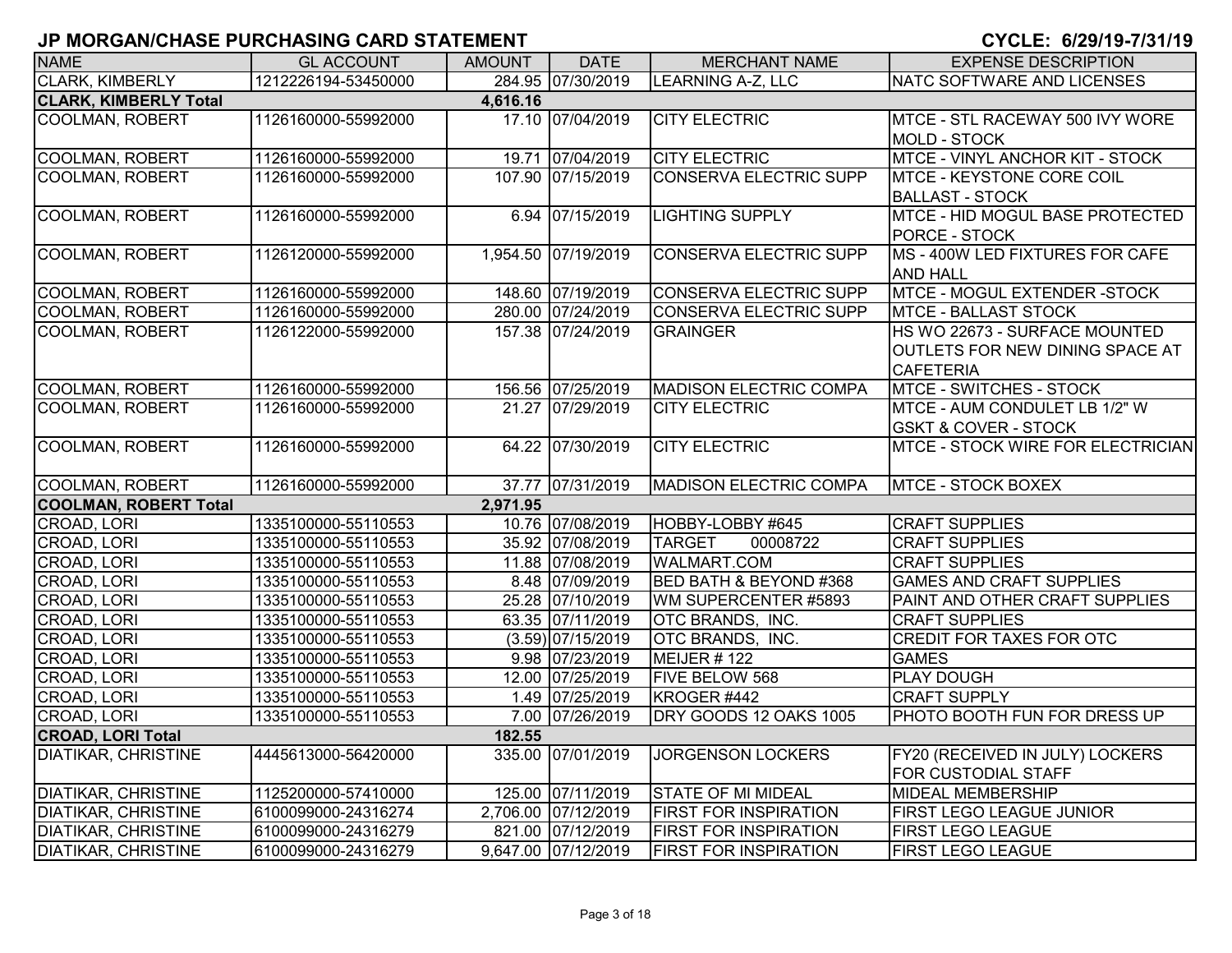| <b>NAME</b>                      | <b>GL ACCOUNT</b>   | <b>AMOUNT</b> | <b>DATE</b>           | <b>MERCHANT NAME</b>          | <b>EXPENSE DESCRIPTION</b>                                                                       |
|----------------------------------|---------------------|---------------|-----------------------|-------------------------------|--------------------------------------------------------------------------------------------------|
| <b>DIATIKAR, CHRISTINE</b>       | 2529700864-56420000 |               | 2,579.29 07/17/2019   | <b>HUBERT COMPANY</b>         | VO BREAKFAST CART WITH SIGN &                                                                    |
|                                  |                     |               |                       |                               | <b>BASKET</b>                                                                                    |
| <b>DIATIKAR, CHRISTINE</b>       | 1126103061-55510000 |               | 15.98 07/31/2019      | <b>CONSUMERS ENERGY CO</b>    | <b>JULY GAS - ITC</b>                                                                            |
| <b>DIATIKAR, CHRISTINE</b>       | 1100000000-11920000 |               | $(4.33)$ 07/31/2019   | <b>CONSUMERS ENERGY CO</b>    | FY 19 CREDIT - ITC                                                                               |
| <b>DIATIKAR, CHRISTINE</b>       | 1126111061-55510000 |               | 237.88 07/31/2019     | <b>CONSUMERS ENERGY CO</b>    | <b>VO 7/19 GAS</b>                                                                               |
| <b>DIATIKAR, CHRISTINE</b>       | 1126112061-55510000 |               | 274.47 07/31/2019     | <b>CONSUMERS ENERGY CO</b>    | <b>OH 7/19 GAS</b>                                                                               |
| <b>DIATIKAR, CHRISTINE</b>       | 2326161000-55510000 |               | 142.03 07/31/2019     | <b>CONSUMERS ENERGY CO</b>    | 7/19 GAS - RM                                                                                    |
| <b>DIATIKAR, CHRISTINE</b>       | 1126161000-55510000 |               | (142.03) 07/31/2019   | <b>CONSUMERS ENERGY CO</b>    | 7/19 GAS - RM REDUCTION                                                                          |
| <b>DIATIKAR, CHRISTINE</b>       | 1126162061-55510000 |               | 12.11 07/31/2019      | <b>CONSUMERS ENERGY CO</b>    | BOSCO 7/19 GAS                                                                                   |
| <b>DIATIKAR, CHRISTINE</b>       | 1126122061-55510000 |               | 32.01 07/31/2019      | <b>CONSUMERS ENERGY CO</b>    | <b>HS 7/19 GAS</b>                                                                               |
| <b>DIATIKAR, CHRISTINE Total</b> |                     | 16,781.41     |                       |                               |                                                                                                  |
| <b>DINKELMANN, KATY</b>          | 1111322000-55110708 |               | 3,256.00 07/11/2019   | <b>IIRP</b>                   | <b>RESTORATIVE PRACTICE TRAINING</b><br><b>BOOKS FOR ALL HIGH SCHOOL STAFF</b><br><b>MEMBERS</b> |
| <b>DINKELMANN, KATY</b>          | 6100022000-24316108 |               | 47.44 07/17/2019      | AMZN MKTP US*MH0RM3UN1        | <b>TO BE REIMBURSED</b>                                                                          |
| <b>DINKELMANN, KATY Total</b>    |                     | 3,303.44      |                       |                               |                                                                                                  |
| DRAGOO, MICHAEL                  | 1126160000-55980000 |               | 1,935.12 07/02/2019   | AMZN MKTP US*MH2NI74T0        | <b>MTCE - PLUMBING AND HVAC PIPING</b><br><b>TOOL</b>                                            |
| DRAGOO, MICHAEL                  | 1126160000-55910000 |               | 259.99 07/03/2019     | AMAZON.COM*MH4DJ2GF1          | MTCE - MIKE'S OFFICE REPLACED 2ND<br><b>MONITOR</b>                                              |
| DRAGOO, MICHAEL                  | 1126160000-55910000 |               | 30.99 07/10/2019      | AMZN MKTP US*MH2FH4XN2        | MTCE - CABLE FOR NEW MONITOR IN<br><b>MIKE'S OFFICE</b>                                          |
| DRAGOO, MICHAEL                  | 1126122000-55992000 |               | 204.54 07/16/2019     | <b>GRAINGER</b>               | HS POOL - IEC MAGNETIC CONTACTR<br><b>120 VAC</b>                                                |
| <b>DRAGOO, MICHAEL Total</b>     |                     | 2,430.64      |                       |                               |                                                                                                  |
| <b>DUQUETTE, EDWARD</b>          | 1126160000-55980000 |               | 8.92 07/02/2019       | <b>FASTENAL COMPANY 01MID</b> | <b>MTC KNIFE TOOL</b>                                                                            |
| <b>DUQUETTE, EDWARD</b>          | 1126160000-55992000 |               | 80.26 07/02/2019      | <b>FASTENAL COMPANY 01MID</b> | <b>DISTRICT - MACH LIFT EYE FOR</b><br><b>SENSORY SWING REPAIR</b>                               |
| <b>DUQUETTE, EDWARD</b>          | 1126160000-55980000 |               | 37.63 07/03/2019      | <b>MENARDS WIXOM MI</b>       | <b>MTCE TOOL - INSTALLATION KIT FOR</b><br><b>COUNTER TOPS</b>                                   |
| DUQUETTE, EDWARD                 | 1126120000-56420000 |               | 4,001.88 07/03/2019   | MENARDS WIXOM MI              | MS COUNTER TOPS FOR ART ROOM                                                                     |
| DUQUETTE, EDWARD                 | 1126122000-55992000 |               | 25.66 07/04/2019      | <b>FASTENAL COMPANY 01MID</b> | HS NUTS AND BOLTS TO REPAIR POOL                                                                 |
| DUQUETTE, EDWARD                 | 1126160000-55980000 |               | 31.96 07/04/2019      | MENARDS WIXOM MI              | <b>MTCE TOOLS</b>                                                                                |
| DUQUETTE, EDWARD                 | 1126122000-55992000 |               | 69.97 07/09/2019      | <b>BLAKELY PRODUCTS CO</b>    | HS RUBBER FLOOR FOR PRESS BOX                                                                    |
| DUQUETTE, EDWARD                 | 1126122000-55992000 |               | (25.66) 07/09/2019    | FASTENAL COMPANY 01MID        | HS NUTS AND BOLTS TO REPAIR POOL <sub>:</sub>                                                    |
|                                  |                     |               |                       |                               | <b>RETURNED</b>                                                                                  |
| DUQUETTE, EDWARD                 | 1126118000-55992000 |               | 312.96 07/09/2019     | <b>IDN HARDWARE SALES-INC</b> | NM5 - MORTISE OFFICE LOCK AND<br>ALUMINUM ARM FOR DOOR REPAIR                                    |
| DUQUETTE, EDWARD                 | 1126120000-56420000 |               | $(209.00)$ 07/10/2019 | <b>MENARDS WIXOM MI</b>       | MS - RETURNED SCREWS FROM<br><b>COUNTER TOP JOB</b>                                              |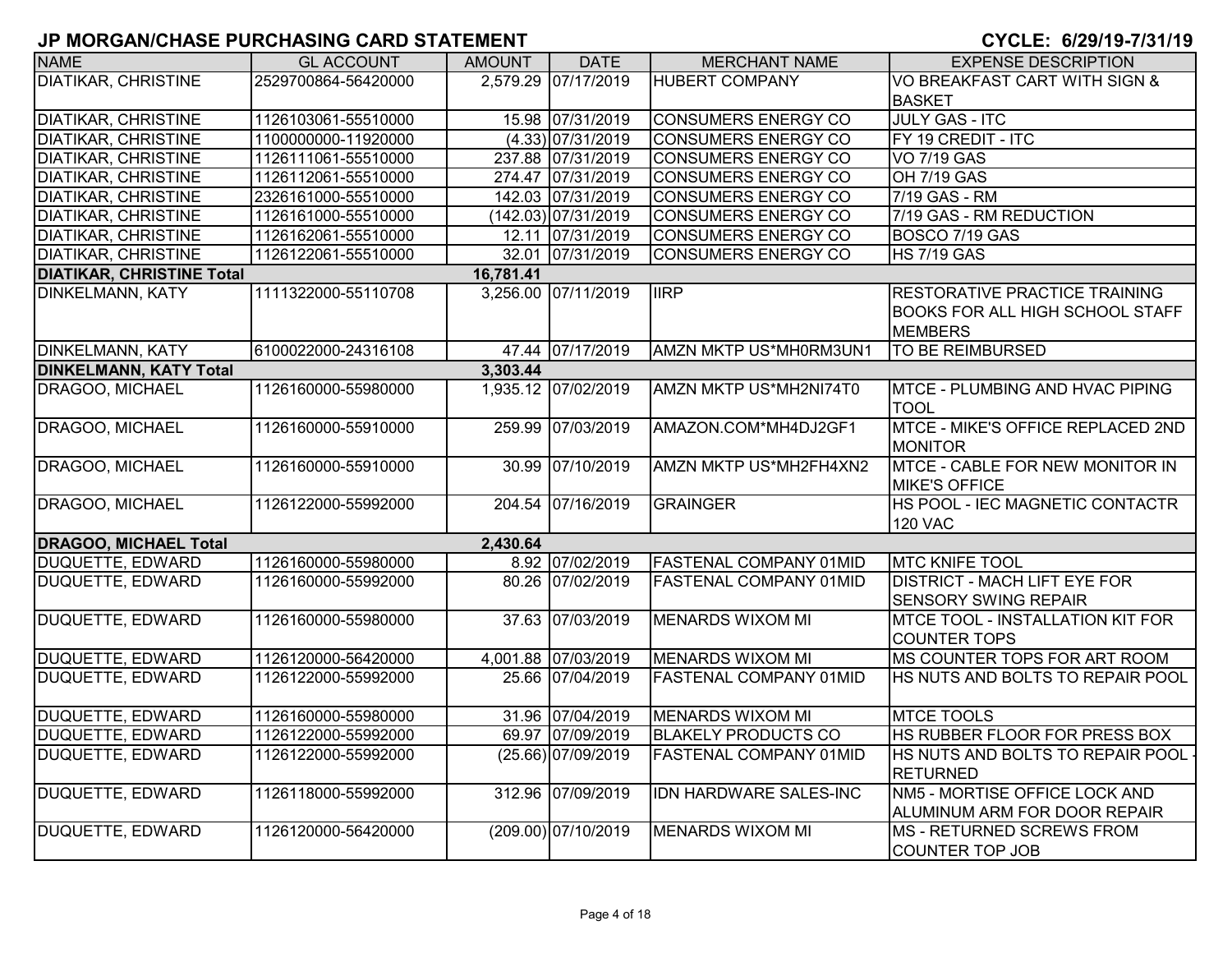|                               |                     |               |                     |                                   | <del>, , , , , , , , , , , , , , , , , ,</del>                                                            |
|-------------------------------|---------------------|---------------|---------------------|-----------------------------------|-----------------------------------------------------------------------------------------------------------|
| <b>NAME</b>                   | <b>GL ACCOUNT</b>   | <b>AMOUNT</b> | <b>DATE</b>         | <b>MERCHANT NAME</b>              | <b>EXPENSE DESCRIPTION</b>                                                                                |
| <b>DUQUETTE, EDWARD</b>       | 1126114000-55992000 | 128.74        | 07/10/2019          | <b>SOUTH LYON FENCE &amp; SUP</b> | PV GATE REPAIR IN REAR BY<br>PLAYGROUND                                                                   |
| <b>DUQUETTE, EDWARD</b>       | 1126120000-55992000 |               | 73.34 07/11/2019    | IDN HARDWARE SALES-INC            | MS OFFICE DOOR LCN TRACK ROLLER<br><b>REPAIR</b>                                                          |
| <b>DUQUETTE, EDWARD</b>       | 1126113000-55992000 |               | 200.00 07/11/2019   | <b>IDN HARDWARE SALES-INC</b>     | NW OFFICE BATHROOM ALUMINUM<br><b>DOOR ARM</b>                                                            |
| DUQUETTE, EDWARD              | 1126120000-55992000 |               | 90.00 07/11/2019    | IDN HARDWARE SALES-INC            | MS - RIGHT SIDE ALUMINUM ARM FOR<br>OFFICE DOOR REPAIR                                                    |
| DUQUETTE, EDWARD              | 1126122000-55992000 |               | 11.00 07/12/2019    | <b>GREAT LAKES ACE HDWE</b>       | HS MINERAL SPIRITS FOR PRESS BOX<br><b>FLOORING REPAIR</b>                                                |
| DUQUETTE, EDWARD              | 1126160000-55980000 |               | 39.97 07/15/2019    | THE HOME DEPOT #2737              | MTCE TOOLS - HUSKY STABILIZER<br><b>KNEE PAD</b>                                                          |
| DUQUETTE, EDWARD              | 1126112000-55992000 |               | 11.14 07/16/2019    | <b>GREAT LAKES ACE HDWE</b>       | OH PAINTING SUPPLIES                                                                                      |
| DUQUETTE, EDWARD              | 1126160000-55980000 |               | 647.41 07/19/2019   | THE HOME DEPOT 2737               | <b>MTCE TOOLS</b>                                                                                         |
| DUQUETTE, EDWARD              | 1126160000-55980000 |               | 85.46 07/22/2019    | ROCKLER 008                       | MTCE TOOLS FOR MS COUNTER JOB                                                                             |
| DUQUETTE, EDWARD              | 1126160000-55980000 |               | 194.55 07/25/2019   | <b>LAWSON PRODUCTS</b>            | MTCE - TOOLS                                                                                              |
| DUQUETTE, EDWARD              | 1126160000-55992000 |               | 87.96 07/29/2019    | THE HOME DEPOT 2737               | <b>DISTRICT BALLARDS PAINT</b>                                                                            |
| DUQUETTE, EDWARD              | 1126160000-55992000 |               | 102.55 07/31/2019   | <b>LAWSON PRODUCTS</b>            | <b>MTCE - SHOP TOWELS</b>                                                                                 |
| DUQUETTE, EDWARD              | 1126160000-55980000 |               | 269.00 07/31/2019   | THE HOME DEPOT 2737               | MTCE - 12 FOOT STEP LADDER                                                                                |
| <b>DUQUETTE, EDWARD Total</b> |                     | 6,275.70      |                     |                                   |                                                                                                           |
| <b>FULAR, JAMES</b>           | 1126160000-55993000 |               | 423.92 07/08/2019   | AMAZON.COM*MH2XM0VJ1              | <b>DISTRICT - SUCKERS SPROUTING</b><br><b>FROM ROOTS AND PRUNING - GROUND</b><br><b>SUPPLIES</b>          |
| <b>FULAR, JAMES</b>           | 1126160000-55993000 |               | 93.75 07/08/2019    | AMZN MKTP US*MH4ZN1JT0            | MTCE - GROUND SUPPLIES - TRIMMER<br><b>HEAD</b>                                                           |
| <b>FULAR, JAMES</b>           | 4126114951-54110000 |               | 4,950.00 07/11/2019 | <b>MICHIGAN STUMP REMOVAL</b>     | PV TREE REMOVAL ALONG PROPERTY<br>LINE (SINKING FUND PAGE 78)                                             |
| <b>FULAR, JAMES</b>           | 1126160000-55993000 |               | 1,246.76 07/11/2019 | <b>RESIDEX</b>                    | <b>DISTRICT - HERBICIDES</b>                                                                              |
| <b>FULAR, JAMES</b>           | 1126160000-55993000 |               | 168.88 07/12/2019   |                                   | MARKS OUTDOOR POWER EQ MTCE - MOWER AND WEED WHIP<br><b>PARTS</b>                                         |
| <b>FULAR, JAMES</b>           | 2345200000-56420000 |               | 8,885.00 07/17/2019 | <b>EDS AUTO INC</b>               | MTCE - CARGO TRAILER                                                                                      |
| <b>FULAR, JAMES</b>           | 1126160000-55993000 |               | 2,813.02 07/18/2019 | <b>RESIDEX</b>                    | <b>DISTRICT - SUREGUARD HERBICIDE,</b><br><b>AND TIDE SELECT</b>                                          |
| <b>FULAR, JAMES</b>           | 1126160000-55993000 |               | 2,215.12 07/19/2019 | <b>RESIDEX</b>                    | <b>DISTRICT - HERVICIDE; SUREGUARD</b>                                                                    |
| <b>FULAR, JAMES Total</b>     |                     | 20,796.45     |                     |                                   |                                                                                                           |
| <b>GILCHRIST, BETHANY</b>     | 1335100000-55110553 |               | 47.72 07/15/2019    | WM SUPERCENTER #5893              | SUPPLIES FOR SUMMER CARE 4-6TH<br>CLASSROOM, CRAFT SUPPLIES, AND<br><b>ITEMS FOR CAMP HALLOWEEN PARTY</b> |
| <b>GILCHRIST, BETHANY</b>     | 1335100000-55110553 |               | 6.00 07/16/2019     | KROGER #632                       | CANDY CORN FOR SUMMER CARE<br>HALLOWEEN PARTY GUESSING GAME                                               |
| <b>GILCHRIST, BETHANY</b>     | 1335100000-55110553 |               | 9.59 07/25/2019     | JOANN STORES #1933                | CRAFT SUPPLIES FOR SUMMER CARE                                                                            |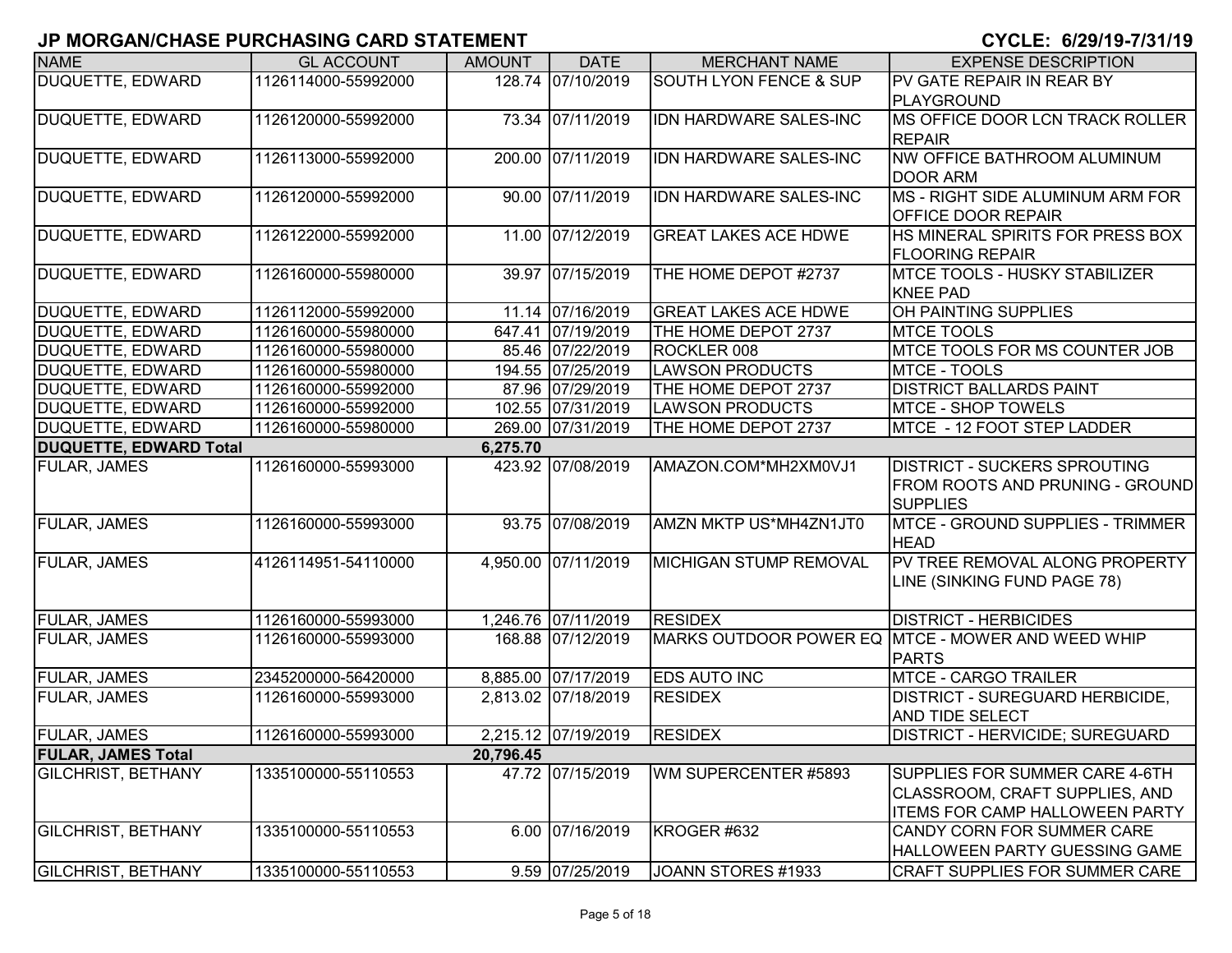| <b>NAME</b>                     | <b>GL ACCOUNT</b>   | <b>AMOUNT</b> | <b>DATE</b>       | <b>MERCHANT NAME</b>      | <b>EXPENSE DESCRIPTION</b>       |  |  |  |  |
|---------------------------------|---------------------|---------------|-------------------|---------------------------|----------------------------------|--|--|--|--|
| <b>GILCHRIST, BETHANY Total</b> | 63.31               |               |                   |                           |                                  |  |  |  |  |
| <b>GILMORE, MEGAN</b>           | 6100041000-24316350 |               | 30.49 07/10/2019  | <b>TARGET</b><br>00008722 | <b>SUMMER CAMP</b>               |  |  |  |  |
| <b>GILMORE, MEGAN</b>           | 6100041000-24316350 |               | 64.00 07/16/2019  | <b>DOLLAR TREE</b>        | <b>SUMMER CAMP</b>               |  |  |  |  |
| <b>GILMORE, MEGAN</b>           | 6100041000-24316350 |               | 6.69 07/18/2019   | AMZN MKTP US*MH9PA5R81    | <b>SUMMER CAMP</b>               |  |  |  |  |
| GILMORE, MEGAN                  | 6100041000-24316355 |               | 46.64 07/19/2019  | AMAZON.COM*MH9OR2RX1      | <b>SUMMER CAMP</b>               |  |  |  |  |
| <b>GILMORE, MEGAN</b>           | 6100041000-24316350 |               | 42.29 07/19/2019  | AMZN MKTP US*MH7K30QG0    | <b>SUMMER CAMP</b>               |  |  |  |  |
| <b>GILMORE, MEGAN</b>           | 6100041000-24316350 |               | 13.48 07/23/2019  | AMZN MKTP US*MA1YZ8N32    | <b>SUMMER CAMP</b>               |  |  |  |  |
| <b>GILMORE, MEGAN</b>           | 6100041000-24316350 |               | 30.12 07/23/2019  | AMZN MKTP US*MA5293ZB2    | <b>SUMMER CAMP</b>               |  |  |  |  |
| <b>GILMORE, MEGAN</b>           | 6100041000-24316350 |               | 9.98 07/24/2019   | AMAZON.COM*MH83M2960      | <b>SUMMER CAMP</b>               |  |  |  |  |
| <b>GILMORE, MEGAN</b>           | 1311800000-55110551 |               | 121.73 07/25/2019 | AMZN MKTP US*MH89H8RB0    | <b>TOYS AND GAMES</b>            |  |  |  |  |
| <b>GILMORE, MEGAN Total</b>     |                     | 365.42        |                   |                           |                                  |  |  |  |  |
| <b>GORDON, BRIAN</b>            | 1429300000-57410000 |               | 13.77 07/15/2019  | <b>AMAZON PRIME</b>       | MEMBERSHIP                       |  |  |  |  |
| <b>GORDON, BRIAN Total</b>      |                     | 13.77         |                   |                           |                                  |  |  |  |  |
| HAWKINS, STEPHANIE              | 1100000000-24022000 |               | 10.46 07/01/2019  | HOBBY-LOBBY #645          | <b>CAMP USA FY19</b>             |  |  |  |  |
| HAWKINS, STEPHANIE              | 1100000000-24022000 |               | 2.09 07/01/2019   | HOBBY-LOBBY #645          | CAMP USA FY19                    |  |  |  |  |
| HAWKINS, STEPHANIE              | 1100000000-24022000 |               | 50.74 07/01/2019  | WAL-MART #5893            | PRESCHOOL OLYMPICS CAMP AND      |  |  |  |  |
|                                 |                     |               |                   |                           | CAMP ART FACTORY FY19            |  |  |  |  |
| <b>HAWKINS, STEPHANIE</b>       | 1100000000-24022000 |               | 17.40 07/01/2019  | WM SUPERCENTER #5893      | CAMP USA AND CAMP ART FACTORY    |  |  |  |  |
|                                 |                     |               |                   |                           | FY <sub>19</sub>                 |  |  |  |  |
| <b>HAWKINS, STEPHANIE</b>       | 6100041000-24316350 |               | 9.97 07/03/2019   | AMAZON.COM*MH2TM7ZN2      | <b>ART FACTORY CAMP</b>          |  |  |  |  |
| <b>HAWKINS, STEPHANIE</b>       | 6100041000-24316350 |               | 8.97 07/03/2019   | AMAZON.COM*MH5067NS2      | <b>ART FACTORY CAMP- CLAY</b>    |  |  |  |  |
| HAWKINS, STEPHANIE              | 6100041000-24316350 |               | 17.99 07/03/2019  | AMAZON.COM*MH6C39GM1      | ART FACTORY CAMP-BAGS TO COLOR   |  |  |  |  |
| <b>HAWKINS, STEPHANIE</b>       | 6100041000-24316350 |               | 22.95 07/03/2019  | AMAZON.COM*MH91J7ND2      | <b>ART FACTORY CAMP</b>          |  |  |  |  |
| HAWKINS, STEPHANIE              | 6100041000-24316350 |               | 7.79 07/03/2019   | AMZN MKTP US*MH41G5NP2    | <b>CAMP PINKALICIOUS</b>         |  |  |  |  |
| <b>HAWKINS, STEPHANIE</b>       | 6100041000-24316350 |               | 49.66 07/03/2019  | AMZN MKTP US*MH58U0ZX2    | <b>CAMP PINKALICIOUS</b>         |  |  |  |  |
| <b>HAWKINS, STEPHANIE</b>       | 6100041000-24316350 |               | 14.00 07/05/2019  | AMAZON.COM*MH2I433V0      | <b>ART FACTORY CAMP</b>          |  |  |  |  |
| HAWKINS, STEPHANIE              | 6100041000-24316350 |               | 41.70 07/08/2019  | WAL-MART #5893            | <b>ART FACTORY AND CAMP</b>      |  |  |  |  |
|                                 |                     |               |                   |                           | <b>PINKALICIOUS</b>              |  |  |  |  |
| HAWKINS, STEPHANIE              | 6100041000-24316350 |               | 19.96 07/12/2019  | AMZN MKTP US*MH2169G30    | <b>SPANISH CAMP</b>              |  |  |  |  |
| HAWKINS, STEPHANIE              | 6100041000-24316350 |               | 4.47 07/12/2019   | AMZN MKTP US*MH7468H22    | <b>SPANISH CAMP</b>              |  |  |  |  |
| HAWKINS, STEPHANIE              | 6100041000-24316350 |               | 82.33 07/15/2019  | AMZN MKTP US*MH09V6XR0    | SPIRIT WEEK/SUMMER OF SEUSS      |  |  |  |  |
|                                 |                     |               |                   |                           | <b>CAMPS</b>                     |  |  |  |  |
| HAWKINS, STEPHANIE              | 6100041000-24316350 |               | 12.58 07/19/2019  | AMZN MKTP US*MH88Q3Q00    | READY, SET, KINDERGARTEN CAMP    |  |  |  |  |
| HAWKINS, STEPHANIE              | 6100041000-24316350 |               | 67.04 07/19/2019  | AMZN MKTP US*MH8U026R0    | COOL OFF WITH ARCTIC ANIMALS     |  |  |  |  |
|                                 |                     |               |                   |                           | <b>CAMP</b>                      |  |  |  |  |
| <b>HAWKINS, STEPHANIE</b>       | 6100041000-24316350 |               | 46.61 07/19/2019  | OTC BRANDS, INC.          | SUMMER OF SEUSS/BLASTING OFF TO  |  |  |  |  |
|                                 |                     |               |                   |                           | KINDERGARTEN (FROM STEPHANIE S.) |  |  |  |  |
|                                 |                     |               |                   |                           |                                  |  |  |  |  |
| HAWKINS, STEPHANIE              | 6100041000-24316350 |               | 13.99 07/22/2019  | AMZN MKTP US*MA0U96FN2    | READY, SET, KINDERGARTEN CAMP    |  |  |  |  |
| HAWKINS, STEPHANIE              | 6100041000-24316350 |               | 11.99 07/22/2019  | AMZN MKTP US*MA6KD2OM2    | <b>PRETEND SLEEP AWAY CAMP</b>   |  |  |  |  |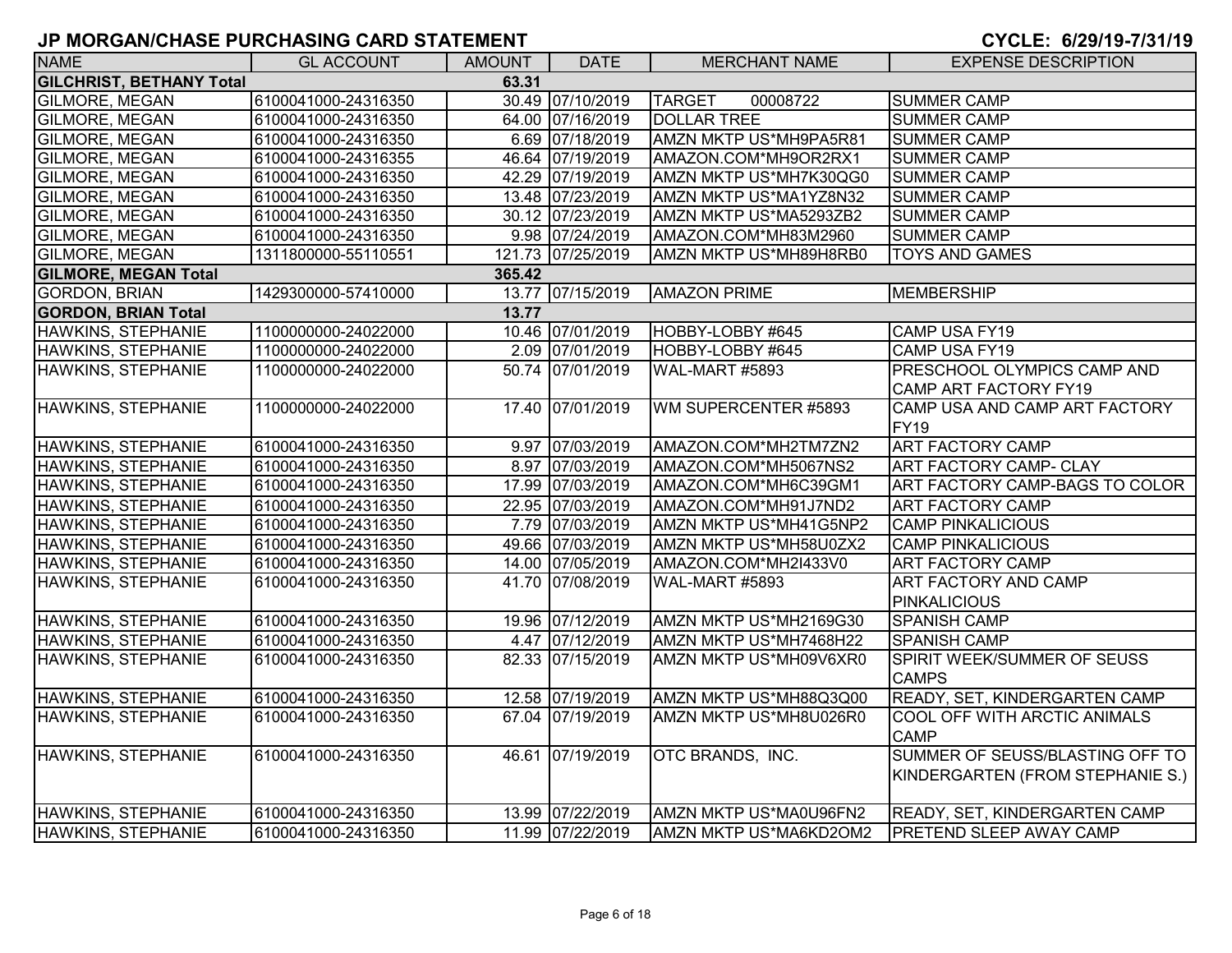| <b>NAME</b>                     | <b>GL ACCOUNT</b>   | <b>AMOUNT</b> | <b>DATE</b>         | <b>MERCHANT NAME</b>              | <b>EXPENSE DESCRIPTION</b>      |
|---------------------------------|---------------------|---------------|---------------------|-----------------------------------|---------------------------------|
| <b>HAWKINS, STEPHANIE</b>       | 6100041000-24316350 |               | 149.95 07/22/2019   | OTC BRANDS, INC.                  | READY, SET, KINDERGARTEN CAMP,  |
|                                 |                     |               |                     |                                   | PRETEND SLEEP AWAY CAMP,        |
|                                 |                     |               |                     |                                   | STORYBOOK ADVENTURE CAMP,       |
|                                 |                     |               |                     |                                   | DANCING THROUGH DISNEY CAMP     |
| HAWKINS, STEPHANIE              | 6100041000-24316350 |               | 6.42 07/26/2019     | AMZN MKTP US*MA1Y88TU2            | DANCING THROUGH DISNEY CAMP     |
| <b>HAWKINS, STEPHANIE</b>       | 6100041000-24316350 |               | 46.28 07/26/2019    | AMZN MKTP US*MA4SZ13M1            | DANCING THROUGH DISNEY CAMP     |
| HAWKINS, STEPHANIE              | 6100041000-24316350 |               | 5.82 07/29/2019     | WM SUPERCENTER #5893              | DANCING THROUGH DISNEY,         |
|                                 |                     |               |                     |                                   | <b>STORYBOOK ADVENTURES</b>     |
| <b>HAWKINS, STEPHANIE Total</b> |                     | 721.16        |                     |                                   |                                 |
| <b>HAYNES, DEBORAH</b>          | 1335100000-55110553 |               | 51.82 07/31/2019    | <b>TARGET</b><br>00014654         | <b>SUPPLIES</b>                 |
| <b>HAYNES, DEBORAH Total</b>    |                     | 51.82         |                     |                                   |                                 |
| <b>HENDERSON, BETH</b>          | 1125200000-55910000 |               | 14.80 07/29/2019    | STAPLS7222495644000001            | <b>BUSINESS OFFICE SUPPLIES</b> |
| <b>HENDERSON, BETH Total</b>    |                     | 14.80         |                     |                                   |                                 |
| HOLLY, SHEILA                   | 1123200000-55410000 |               | 79.00 07/09/2019    | <b>EDUCATION WEEK</b>             | <b>PERIODICAL RENEWAL</b>       |
| <b>HOLLY, SHEILA</b>            | 1123200000-57410000 |               | 85.00 07/09/2019    | <b>MICHIGAN PUPIL ACCOUNT</b>     | <b>MPAAA MEMBERSHIP RENEWAL</b> |
| HOLLY, SHEILA                   | 1100000000-24022000 |               | 17.00 07/09/2019    | REV.COM                           | CLOSED CAPTIONING FOR THE JUNE  |
|                                 |                     |               |                     |                                   | 20, 2019 BOARD MEETING FY19     |
| <b>HOLLY, SHEILA Total</b>      |                     | 181.00        |                     |                                   |                                 |
| HOWARD, SARAH                   | 6100041000-24316355 |               | 62.41 07/26/2019    | TEACHERS STORE LIVON              | <b>CLASSROOM SUPPLIES</b>       |
| <b>HOWARD, SARAH Total</b>      |                     | 62.41         |                     |                                   |                                 |
| <b>JAMES, KATHERINE</b>         | 1100000000-24022000 |               | 7.35 07/01/2019     | <b>INTERNATIONAL TRANS FEE</b>    | LODGING FOR IB BIOLOGY          |
|                                 |                     |               |                     |                                   | <b>CONFERENCE FY19</b>          |
| <b>JAMES, KATHERINE</b>         | 1100000000-24022000 |               | 735.00 07/01/2019   | <b>COURTYARD BY MARRIOTT</b>      | LODGING FOR IB BIOLOGY          |
|                                 |                     |               |                     |                                   | <b>CONFERENCE FY19</b>          |
| <b>JAMES, KATHERINE Total</b>   |                     | 742.35        |                     |                                   |                                 |
| JOB, STACEY                     | 1100000000-24022000 |               | 86.49 07/01/2019    | GFS STORE #1985                   | <b>SUMMER SNACK FY19</b>        |
| JOB, STACEY                     | 1335100000-55990553 |               | 329.23 07/04/2019   | GFS STORE #1985                   | <b>SUMMER SNACK</b>             |
| JOB, STACEY                     | 1335100000-55990553 |               | 190.40 07/09/2019   | PAYPAL *KONAICEWEST               | <b>SUMMER SNACK</b>             |
| JOB, STACEY                     | 1335100000-54910553 |               | 800.00 07/10/2019   | PAYPAL *WILDLIFESAF               | IN HOUSE ACTIVITY SUMMER CAMP   |
| JOB, STACEY                     | 1335100000-55990553 |               | 273.04 07/12/2019   | GFS STORE #1985                   | <b>SUMMER SNACK</b>             |
| JOB, STACEY                     | 1335100000-55990553 |               | 49.94 07/12/2019    | GFS STORE #1985                   | <b>SUMMER SNACK</b>             |
| JOB, STACEY                     | 1335100000-54910553 |               | 400.00 07/15/2019   | MAD SCIENCE OF DETROIT            | SUMMER CAMP IN HOUSE ACTIVITY   |
| JOB, STACEY                     | 1335100000-54910553 |               | 488.00 07/15/2019   | <b>OUTDOOR ADVEN CNTR POS</b>     | <b>SUMMER CAMP FIELD TRIP</b>   |
| JOB, STACEY                     | 1335100000-55990553 |               | 389.76 07/19/2019   | GFS STORE #1985                   | <b>SUMMER SNACK</b>             |
| JOB, STACEY                     | 1335100000-54910553 |               | 1,162.00 07/19/2019 | <b>LOWER HURON METROPARK</b>      | <b>SUMMER CAMP FIELD TRIP</b>   |
| JOB, STACEY                     | 1335100000-54910553 |               | 1,884.25 07/24/2019 | <b>NOVI BOWL &amp; RECREATION</b> | <b>SUMMER CAMP FIELD TRIP</b>   |
| JOB, STACEY                     | 1335100000-54910553 |               | 560.00 07/25/2019   | SQU*SQ *CIRQUE AMONGUS            | SUMMER CAMP IN HOUSE ACTIVITY   |
| JOB, STACEY                     | 1335100000-55990553 |               | 457.07 07/29/2019   | GFS STORE #1985                   | <b>SUMMER SNACK</b>             |
| JOB, STACEY                     | 1335100000-54910553 |               | 480.00 07/29/2019   | SP * PALLETS BY DESIGN            | SUMMER CAMP IN HOUSE ACTIVITY   |
| JOB, STACEY                     | 1335100000-54910553 |               | 174.00 07/31/2019   | <b>KENSINGTON METROPARK</b>       | <b>SUMMER CAMP FIELD TRIP</b>   |
| JOB, STACEY                     | 1335100000-54910553 |               | 495.00 07/31/2019   | <b>KENSINGTON METROPARK</b>       | <b>SUMMER CAMP FIELD TRIP</b>   |
| JOB, STACEY                     | 1335100000-54910553 |               | 6.00 07/31/2019     | <b>KENSINGTON METROPARK</b>       | SUMMER CAMP FIELD TRIP PARKING  |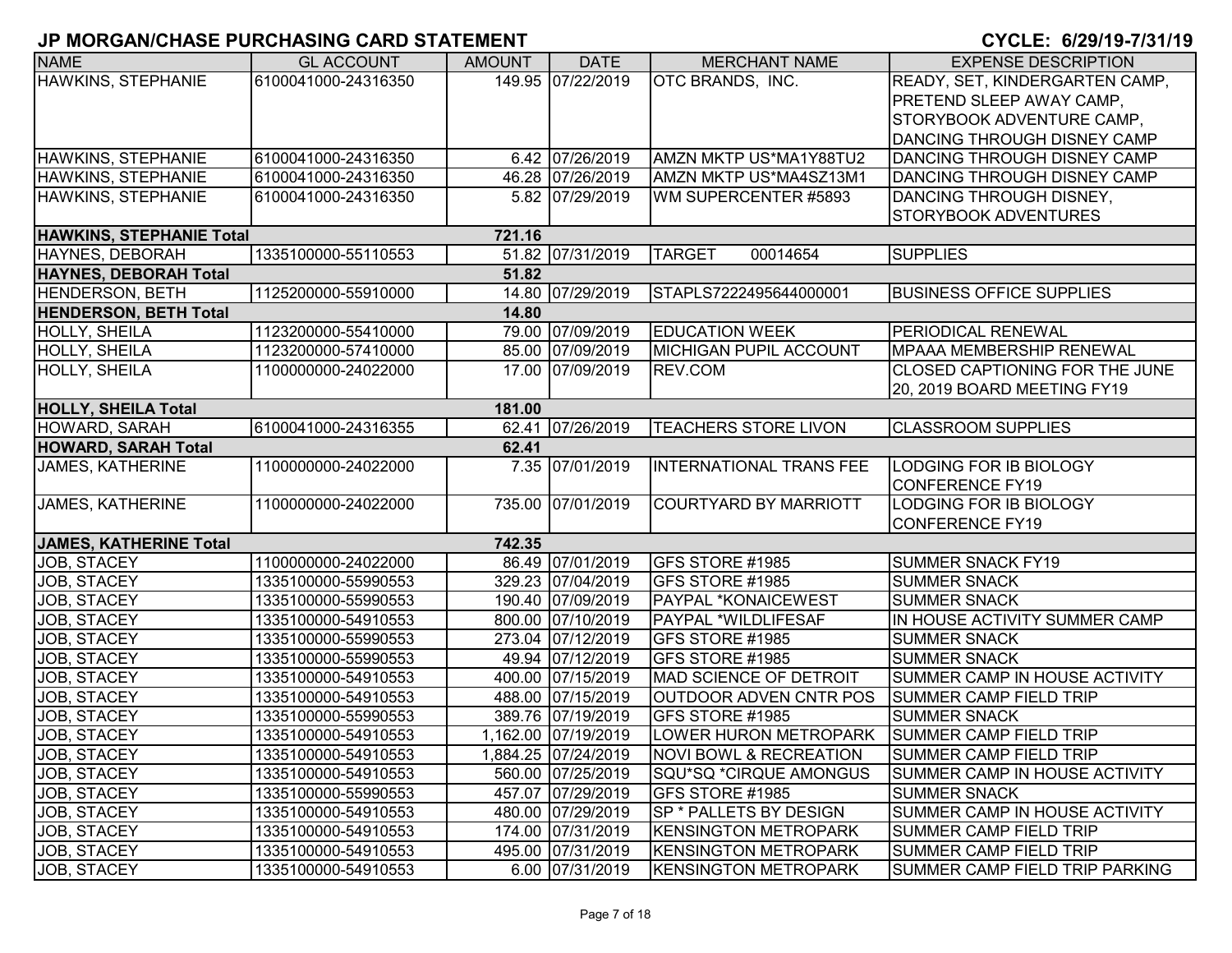| <b>NAME</b>                 | <b>GL ACCOUNT</b>   | <b>AMOUNT</b> | <b>DATE</b>          | <b>MERCHANT NAME</b>         | <b>EXPENSE DESCRIPTION</b>                                                                 |
|-----------------------------|---------------------|---------------|----------------------|------------------------------|--------------------------------------------------------------------------------------------|
| JOB, STACEY                 | 1335100000-55110553 |               | 323.51 07/31/2019    | <b>OTC BRANDS, INC.</b>      | SUMMER CAMP IN HOUSE ACTIVITY                                                              |
| <b>JOB, STACEY Total</b>    |                     | 8,548.69      |                      |                              |                                                                                            |
| JORDAN, CHRISTOPHER         | 1126160000-55992000 |               | 635.60 07/11/2019    | DOWNRIVER REFRIG SUP C       | MTCE - COMPRESSOR FOR HVAC<br><b>REPAIR</b>                                                |
| <b>JORDAN, CHRISTOPHER</b>  | 1100000000-24022000 |               | $(5.52)$ 07/22/2019  | GRAINGER                     | HS BOILER 1 - RETURNED FUSE FY19                                                           |
| JORDAN, CHRISTOPHER Total   |                     | 630.08        |                      |                              |                                                                                            |
| JR, RONALD                  | 1100000000-24022000 |               | 25.22 07/01/2019     | <b>WHOLESOME FRESH MA</b>    | HARVARD EXPENSE FY19                                                                       |
| <b>JR, RONALD Total</b>     |                     | 25.22         |                      |                              |                                                                                            |
| KINZER, GARY                | 1100000000-24022000 |               | 55.00 07/01/2019     | <b>BELL IN HAND TAVERN</b>   | HARVARD CONFERENCE FY19                                                                    |
| KINZER, GARY                | 1100000000-24022000 |               | 30.00 07/01/2019     | DELTA                        | HARVARD CONFERENCE FY19                                                                    |
| KINZER, GARY                | 1100000000-24022000 |               | 30.00 07/01/2019     | <b>DELTA</b>                 | HARVARD CONFERENCE FY19                                                                    |
| KINZER, GARY                | 1100000000-24022000 |               | 30.00 07/01/2019     | <b>DELTA</b>                 | HARVARD CONFERENCE FY19                                                                    |
| KINZER, GARY                | 1100000000-24022000 |               | 11.20 07/01/2019     | HARVARD COMMONS CAFE         | HARVARD CONFERENCE FY19                                                                    |
| KINZER, GARY                | 1100000000-24022000 |               | 39.96 07/01/2019     | <b>MARKET FRESH KITCHEN</b>  | HARVARD CONFERENCE FY19                                                                    |
| KINZER, GARY                | 1100000000-24022000 |               | 1,935.14 07/01/2019  | <b>MARRIOTT</b>              | HARVARD CONFERENCE - KINZER<br>LODGING FY19                                                |
| KINZER, GARY                | 1100000000-24022000 |               | 2,120.72 07/01/2019  | <b>MARRIOTT</b>              | HARVARD CONFERENCE - CARINO<br><b>LODGING FY19</b>                                         |
| KINZER, GARY                | 1100000000-24022000 |               | 2,120.72 07/01/2019  | <b>MARRIOTT</b>              | HARVARD CONFERENCE - KANE<br><b>LODGING FY19</b>                                           |
| KINZER, GARY                | 1100000000-24022000 |               | 192.00 07/01/2019    | <b>METRO AIRPORT PARKING</b> | HARVARD CONFERENCE FY19                                                                    |
| <b>KINZER, GARY Total</b>   |                     | 6,564.74      |                      |                              |                                                                                            |
| LALONDE, LUCAS              | 1129900000-55990000 |               | 99.98 07/30/2019     | <b>BEST BUY</b><br>00008417  | <b>DISPLAY PORT TO HDMI AND LONG</b><br>HDMI CABLE FOR MS LIGHT BOOTH<br><b>PROJECTION</b> |
| <b>LALONDE, LUCAS Total</b> |                     | 99.98         |                      |                              |                                                                                            |
| <b>MATSON, MELISSA</b>      | 1711322000-53450611 |               | 1,925.00 07/11/2019  | <b>EDGENUITY INC.</b>        | EDGENUITY SOFTWARE FOR NOVI<br><b>HIGH SCHOOL</b>                                          |
| MATSON, MELISSA             | 1713100000-53450000 |               | 11,825.00 07/11/2019 | EDGENUITY INC.               | EDGENUITY SOFTWARE FOR ADULT<br><b>EDUCATION</b>                                           |
| MATSON, MELISSA             | 1711111000-53450611 |               | 1,023.36 07/17/2019  | <b>LEARNING ALLY</b>         | LEARNING ALLY SOFTWARE LICENSES -<br><b>VILLAGE OAKS</b>                                   |
| MATSON, MELISSA             | 1711112000-53450611 |               | 1,023.36 07/17/2019  | <b>LEARNING ALLY</b>         | LEARNING ALLY SOFTWARE LICENSES -<br><b>ORCHARD HILLS</b>                                  |
| <b>MATSON, MELISSA</b>      | 1711113000-53450611 |               | 1,023.36 07/17/2019  | <b>LEARNING ALLY</b>         | LEARNING ALLY SOFTWARE LICENSES -<br><b>NOVI WOODS</b>                                     |
| MATSON, MELISSA             | 1711114000-53450611 |               | 1,023.36 07/17/2019  | <b>LEARNING ALLY</b>         | LEARNING ALLY SOFTWARE LICENSES -<br><b>PARKVIEW</b>                                       |
| MATSON, MELISSA             | 1711115000-53450611 |               | 1,023.36 07/17/2019  | <b>LEARNING ALLY</b>         | LEARNING ALLY SOFTWARE LICENSES -<br><b>DEERFIELD</b>                                      |
| MATSON, MELISSA             | 1711118000-53450611 |               | 1,599.36 07/17/2019  | <b>LEARNING ALLY</b>         | LEARNING ALLY SOFTWARE LICENSES -<br><b>NOVI MEADOWS</b>                                   |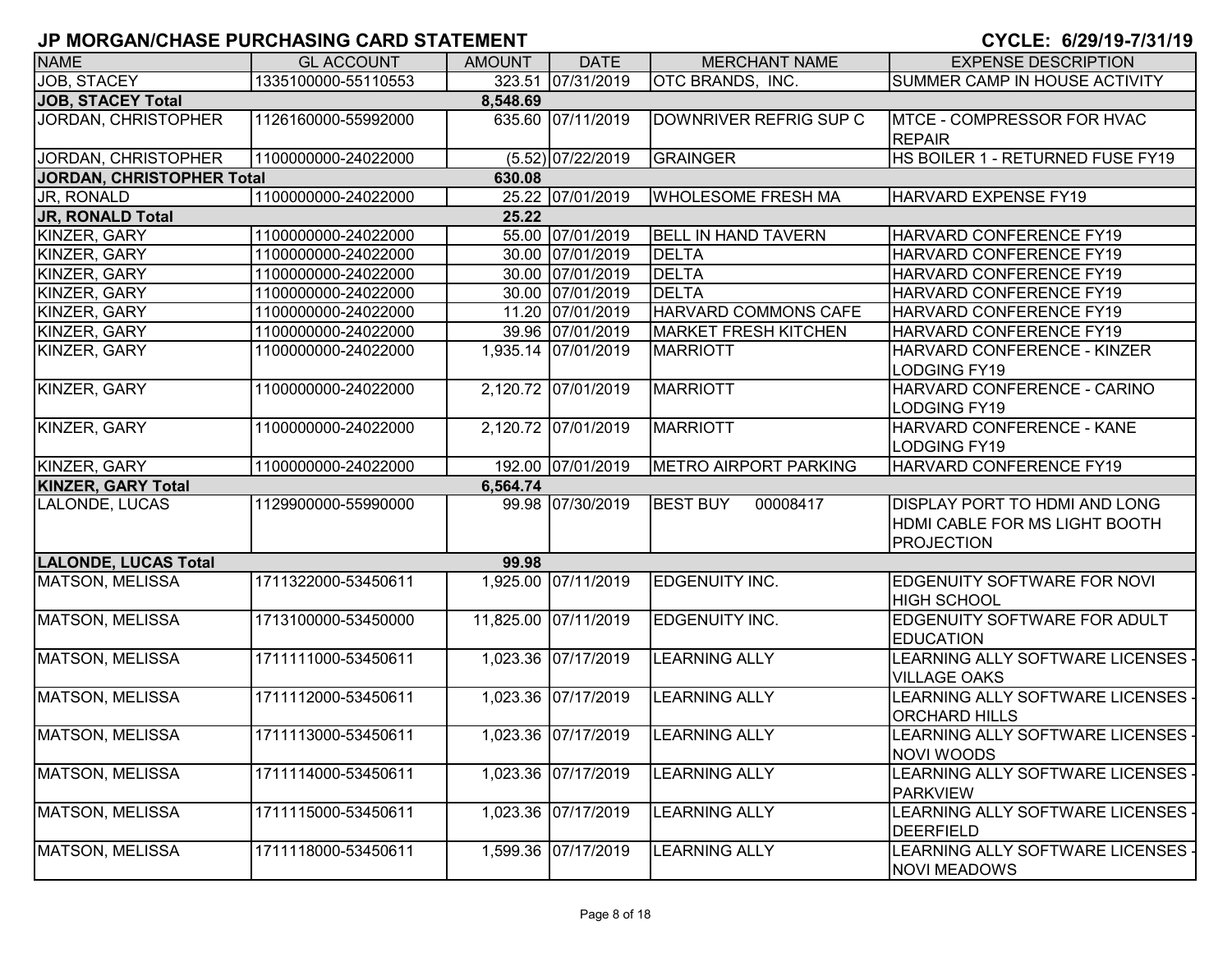| <u>u monoritioninos i ononinoino orito o interient</u> |                     |               |                     |                               | <u>91922. VILVITV IIV II IV</u>                           |
|--------------------------------------------------------|---------------------|---------------|---------------------|-------------------------------|-----------------------------------------------------------|
| <b>NAME</b>                                            | <b>GL ACCOUNT</b>   | <b>AMOUNT</b> | <b>DATE</b>         | <b>MERCHANT NAME</b>          | <b>EXPENSE DESCRIPTION</b>                                |
| <b>MATSON, MELISSA</b>                                 | 1711220000-53450611 |               | 1,599.36 07/17/2019 | <b>LEARNING ALLY</b>          | LEARNING ALLY SOFTWARE LICENSES -                         |
|                                                        |                     |               |                     |                               | <b>NOVI MIDDLE SCHOOL</b>                                 |
| <b>MATSON, MELISSA</b>                                 | 1711322000-53450611 |               | 1,599.36 07/17/2019 | <b>LEARNING ALLY</b>          | LEARNING ALLY SOFTWARE LICENSES -                         |
|                                                        |                     |               |                     |                               | <b>NOVI HIGH SCHOOL</b>                                   |
| <b>MATSON, MELISSA</b>                                 | 1711322000-53450611 |               | 6,710.86 07/19/2019 | <b>HOBSONS K12</b>            | NAVIANCE SOFTWARE LICENSES FOR<br><b>NOVI HIGH SCHOOL</b> |
| <b>MATSON, MELISSA</b>                                 | 1711322000-55110611 |               | 4,302.82 07/19/2019 | INT*IN *THE LIVE NETWO        | <b>PREPARE U MENTAL HEALTH</b>                            |
|                                                        |                     |               |                     |                               | <b>CURRICULUM FOR NOVI HIGH SCHOOL</b>                    |
|                                                        |                     |               |                     |                               | PILOT                                                     |
| MATSON, MELISSA                                        | 1722100000-55990630 |               | 39.50 07/23/2019    | AMAZON.COM*MA7EE2421          | <b>NOISE CANCELLING MACHINE</b>                           |
| MATSON, MELISSA                                        | 1711322000-55110614 |               | 658.90 07/23/2019   | <b>BIOZONE CORPORATION</b>    | <b>IB BIOLOGY STUDENT WORKBOOKS</b>                       |
| <b>MATSON, MELISSA</b>                                 | 1722200000-53450611 |               | 1,530.00 07/23/2019 | ITHAKA, JSTOR, PORTICO        | JSTOR SOFTWARE - NOVI HIGH                                |
|                                                        |                     |               |                     |                               | <b>SCHOOL MEDIA CENTER</b>                                |
| <b>MATSON, MELISSA</b>                                 | 1711322000-55210614 |               | 1,315.59 07/30/2019 | <b>OXFORD UNIVERSITY PRES</b> | <b>IB LITERATURE TEXTBOOKS - NOVI</b>                     |
|                                                        |                     |               |                     |                               | <b>HIGH SCHOOL</b>                                        |
| <b>MATSON, MELISSA</b>                                 | 1711111000-53450611 |               | 2,166.42 07/30/2019 | <b>SEESAW FOR SCHOOLS</b>     | SEESAW SOFTWARE LICENSES -                                |
|                                                        |                     |               |                     |                               | <b>VILLAGE OAKS</b>                                       |
| <b>MATSON, MELISSA</b>                                 | 1711112000-53450611 |               | 2,166.43 07/30/2019 | <b>SEESAW FOR SCHOOLS</b>     | SEESAW SOFTWARE LICENSES -                                |
|                                                        |                     |               |                     |                               | <b>ORCHARD HILLS</b>                                      |
| <b>MATSON, MELISSA</b>                                 | 1711113000-53450611 |               | 2,166.43 07/30/2019 | <b>SEESAW FOR SCHOOLS</b>     | <b>SEESAW SOFTWARE LICENSES - NOVI</b>                    |
|                                                        |                     |               |                     |                               | <b>WOODS</b>                                              |
| <b>MATSON, MELISSA</b>                                 | 1711114000-53450611 |               | 2,166.43 07/30/2019 | <b>SEESAW FOR SCHOOLS</b>     | SEESAW SOFTWARE LICENSES -                                |
|                                                        |                     |               |                     |                               | <b>PARKVIEW</b>                                           |
| <b>MATSON, MELISSA</b>                                 | 1711115000-53450611 |               | 2,166.43 07/30/2019 | <b>SEESAW FOR SCHOOLS</b>     | <b>SEESAW SOFTWARE LICENSES -</b>                         |
|                                                        |                     |               |                     |                               | DEERFIELD                                                 |
| <b>MATSON, MELISSA</b>                                 | 1711118000-53450611 |               | 4,332.86 07/30/2019 | <b>SEESAW FOR SCHOOLS</b>     | SEESAW SOFTWARE LICENSES - NOVI<br><b>MEADOWS</b>         |
| <b>MATSON, MELISSA</b>                                 | 1722100000-57410611 |               | 1,295.00 07/31/2019 | <b>ASSOC SUPERV AND CURR</b>  | ANNUAL INSTITUTIONAL MEMBERSHIP                           |
|                                                        |                     |               |                     |                               | <b>FOR ASCD</b>                                           |
| <b>MATSON, MELISSA</b>                                 | 1711322000-55110615 |               | 69.00 07/31/2019    | HARVARD*BUSINESS REVIE        | ANNUAL SUBSCRIPTION FOR HARVARD                           |
|                                                        |                     |               |                     |                               | <b>BUSINESS REVIEW - NOVI HIGH</b>                        |
|                                                        |                     |               |                     |                               | <b>SCHOOL INCUBATOR CLASS</b>                             |
| <b>MATSON, MELISSA</b>                                 | 1722100000-57410611 |               | 99.00 07/31/2019    | <b>HARVARD*BUSINESS REVIE</b> | ANNUAL SUBSCRIPTION FOR HARVARD                           |
|                                                        |                     |               |                     |                               | <b>BUSINESS REVIEW - DR. RJ WEBBER</b>                    |
|                                                        |                     |               |                     |                               |                                                           |
| <b>MATSON, MELISSA</b>                                 | 1722100000-57410611 |               | 445.00 07/31/2019   | MI ASSOC SCH ADM              | <b>ANNUAL CENTRAL OFFICE</b>                              |
|                                                        |                     |               |                     |                               | <b>MEMBERSHIP FOR MICHIGAN</b>                            |
|                                                        |                     |               |                     |                               | <b>ASSOCIATION OF SUPERINTENDENTS</b>                     |
|                                                        |                     |               |                     |                               | AND ADMINISTRATORS (MASA)                                 |
| <b>MATSON, MELISSA Total</b>                           |                     | 55,295.55     |                     |                               |                                                           |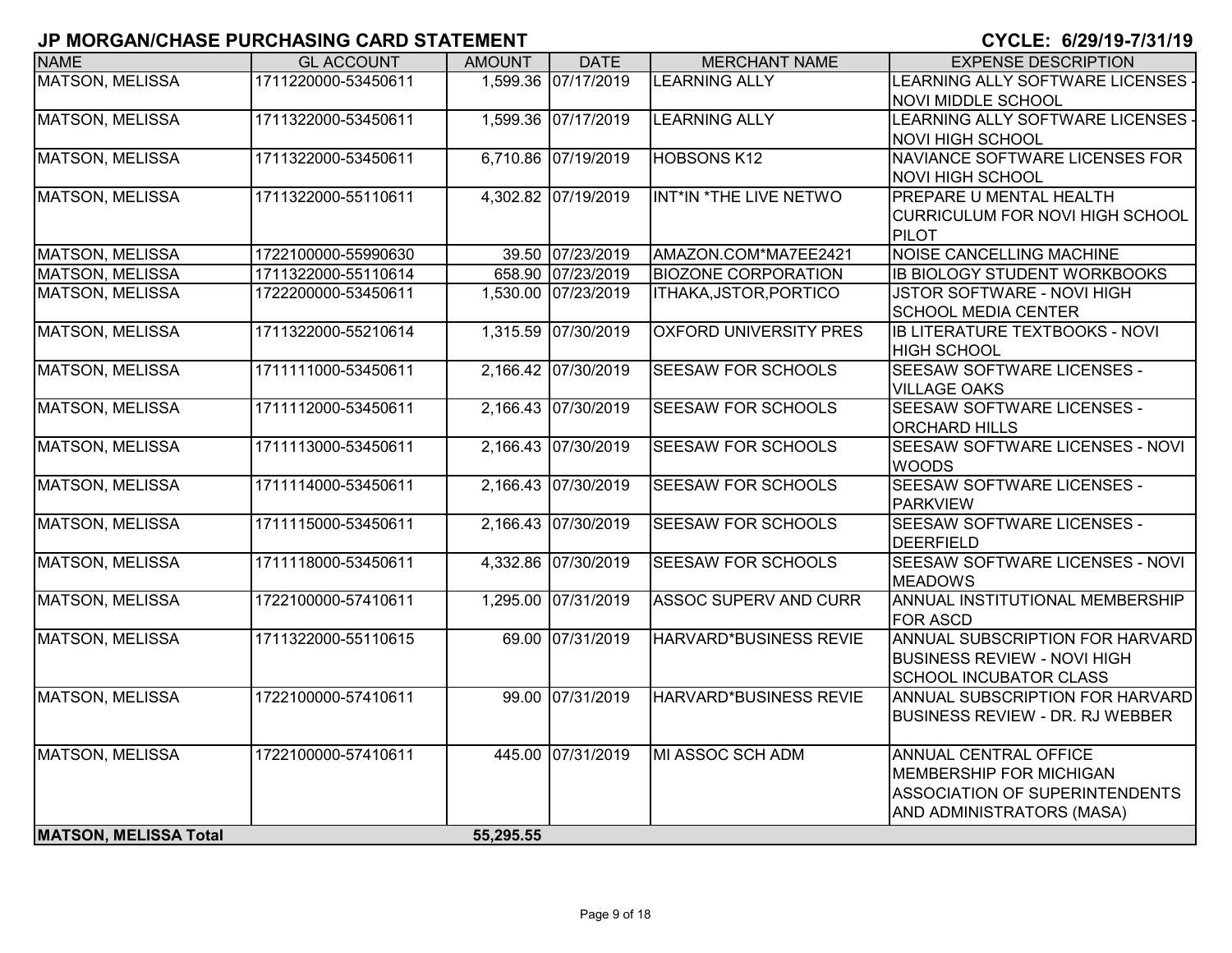| <b>NAME</b>                     | <b>GL ACCOUNT</b>   | <b>AMOUNT</b> | <b>DATE</b>       | <b>MERCHANT NAME</b>              | <b>EXPENSE DESCRIPTION</b>                                     |
|---------------------------------|---------------------|---------------|-------------------|-----------------------------------|----------------------------------------------------------------|
| <b>MATTHEWS, STEVEN</b>         | 1123200000-53229000 |               | 54.00 07/08/2019  | MICHIGAN FLYER, L.L.C.            | AASA CONFERENCE, PARKING,                                      |
|                                 |                     |               |                   |                                   | REIMBURSEMENT TO DISTRICT FROM                                 |
|                                 |                     |               |                   |                                   | <b>AASA</b>                                                    |
| <b>MATTHEWS, STEVEN</b>         | 1123200000-53229000 |               | 20.09 07/09/2019  | <b>TAXI SVC WASHINGTON</b>        | <b>AASA CONFERENCE,</b>                                        |
|                                 |                     |               |                   |                                   | TRANSPORTATION, REIMBURSEMENT                                  |
|                                 |                     |               |                   |                                   | TO DISTRICT FROM AASA                                          |
| MATTHEWS, STEVEN                | 1123200000-53229000 |               | 23.80 07/10/2019  | <b>HYATT REGENCY WASHNGTN</b>     | AASA CONFERENCE, LODGING,                                      |
|                                 |                     |               |                   |                                   | REIMBURSEMENT TO DISTRICT FROM                                 |
|                                 |                     |               |                   |                                   | <b>AASA</b>                                                    |
| MATTHEWS, STEVEN                | 1123200000-53229000 |               | 22.08 07/11/2019  | *SQ *UVC<br><b>SQ</b>             | AASA CONFERENCE,                                               |
|                                 |                     |               |                   |                                   | TRANSPOSTATION, REIMBURSEMENT                                  |
|                                 |                     |               |                   |                                   | TO DISTRICT FROM AASA                                          |
| MATTHEWS, STEVEN                | 1123200000-53229000 |               | 18.07 07/15/2019  | <b>BEN'S CHILI BOWL- REAG</b>     | AASA CONFERENCE, MEALS, \$15                                   |
|                                 |                     |               |                   |                                   | REIMBURSEMENT TO DISTRICT FROM                                 |
|                                 |                     |               |                   |                                   | <b>AASA</b>                                                    |
| <b>MATTHEWS, STEVEN Total</b>   |                     | 138.04        |                   |                                   |                                                                |
| MCDERMOTT, JACOB                | 1126160000-55980000 |               | 57.21 07/25/2019  | <b>MENARDS WIXOM MI</b>           | <b>MTCE - WINBAG SHIMMING TOOL</b>                             |
| <b>MCDERMOTT, JACOB Total</b>   |                     | 57.21         |                   |                                   |                                                                |
| MCDOUGALL, BARBARA              | 1429300000-55990000 |               | 238.50 07/15/2019 | PP*MOMEDESIGNS                    | MISC. COACHES RETREAT SUPPLIES                                 |
| MCDOUGALL, BARBARA              | 6100061000-24316104 |               | 619.45 07/25/2019 | <b>LAZYBONES SMOKEHOUSE</b>       | CATERING FOR COACHES RETREAT                                   |
| MCDOUGALL, BARBARA              | 6100061000-24316104 |               | 231.81 07/25/2019 | SAMS CLUB #6657                   | <b>BREAKFAST, LUNCH &amp; DRINKS FOR</b><br><b>CAP CLASSES</b> |
| MCDOUGALL, BARBARA              | 6100061000-24316104 |               | 203.93 07/26/2019 | PANERA BREAD #608009              | <b>COFFEE FOR CAP CLASSES</b>                                  |
| MCDOUGALL, BARBARA              | 6100061000-24316104 |               | 22.43 07/29/2019  | <b>BENITOS PIZZA-NOVI</b>         | SPECIAL FOOD ORDER FOR CAP                                     |
|                                 |                     |               |                   |                                   | <b>CLASS</b>                                                   |
| MCDOUGALL, BARBARA              | 6100061000-24316104 |               | 699.00 07/29/2019 | <b>SUBWAY</b><br>00025049         | CATERING ORDER FOR LUNCH - CAP                                 |
|                                 |                     |               |                   |                                   | <b>CLASSES</b>                                                 |
| <b>MCDOUGALL, BARBARA Total</b> |                     | 2,015.12      |                   |                                   |                                                                |
| <b>NESMITH, RUSSELL</b>         | 1126101000-55992000 |               | 39.91 07/03/2019  | THE HOME DEPOT #2737              | <b>ESB HYDRANT REPAIR</b>                                      |
| <b>NESMITH, RUSSELL</b>         | 1126113000-55992000 |               | 16.42 07/03/2019  | THE HOME DEPOT #2737              | <b>NW PLAYGROUND - PAINT</b>                                   |
| <b>NESMITH, RUSSELL</b>         | 1126101000-55992000 |               | 200.97 07/04/2019 | <b>CONTRACTORS PIPE &amp; SUP</b> | <b>ESB HYDRANT REPAIR</b>                                      |
| <b>NESMITH, RUSSELL</b>         | 1126101000-55992000 |               | 41.44 07/04/2019  | THE HOME DEPOT #2737              | <b>ESB HYDRANT REPAIR</b>                                      |
| <b>NESMITH, RUSSELL</b>         | 1126152000-55992000 |               | 116.96 07/05/2019 | THE HOME DEPOT #2737              | ECEC GARBAGE DISPOSAL REPAIR                                   |
| <b>NESMITH, RUSSELL</b>         | 1126103000-55992000 |               | 21.00 07/10/2019  | THE HOME DEPOT #2737              | <b>ITC JAPANESE LOUNGE - SPIN LOCK</b>                         |
|                                 |                     |               |                   |                                   | <b>SINK STRAINER</b>                                           |
| <b>NESMITH, RUSSELL</b>         | 1126105000-55992000 |               | 16.00 07/15/2019  | <b>BILL &amp; ROD S APPLIANCE</b> | NATC - WATER VALVE FOR DISH                                    |
|                                 |                     |               |                   |                                   | <b>WAHER</b>                                                   |
| NESMITH, RUSSELL                | 1126122000-55992000 |               | 21.61 07/17/2019  | THE HOME DEPOT #2737              | HS CHILD CARE RM - SINK REPAIR                                 |
| NESMITH, RUSSELL                | 1126122000-55992000 |               | 8.22 07/17/2019   | THE HOME DEPOT #2737              | MS ART ROOM - SUPPLIES FOR                                     |
|                                 |                     |               |                   |                                   | <b>COUNTER TOPS</b>                                            |
| NESMITH, RUSSELL                | 1126122000-55992000 |               | 2.28 07/17/2019   | THE HOME DEPOT #2737              | <b>MS ART ROOM</b>                                             |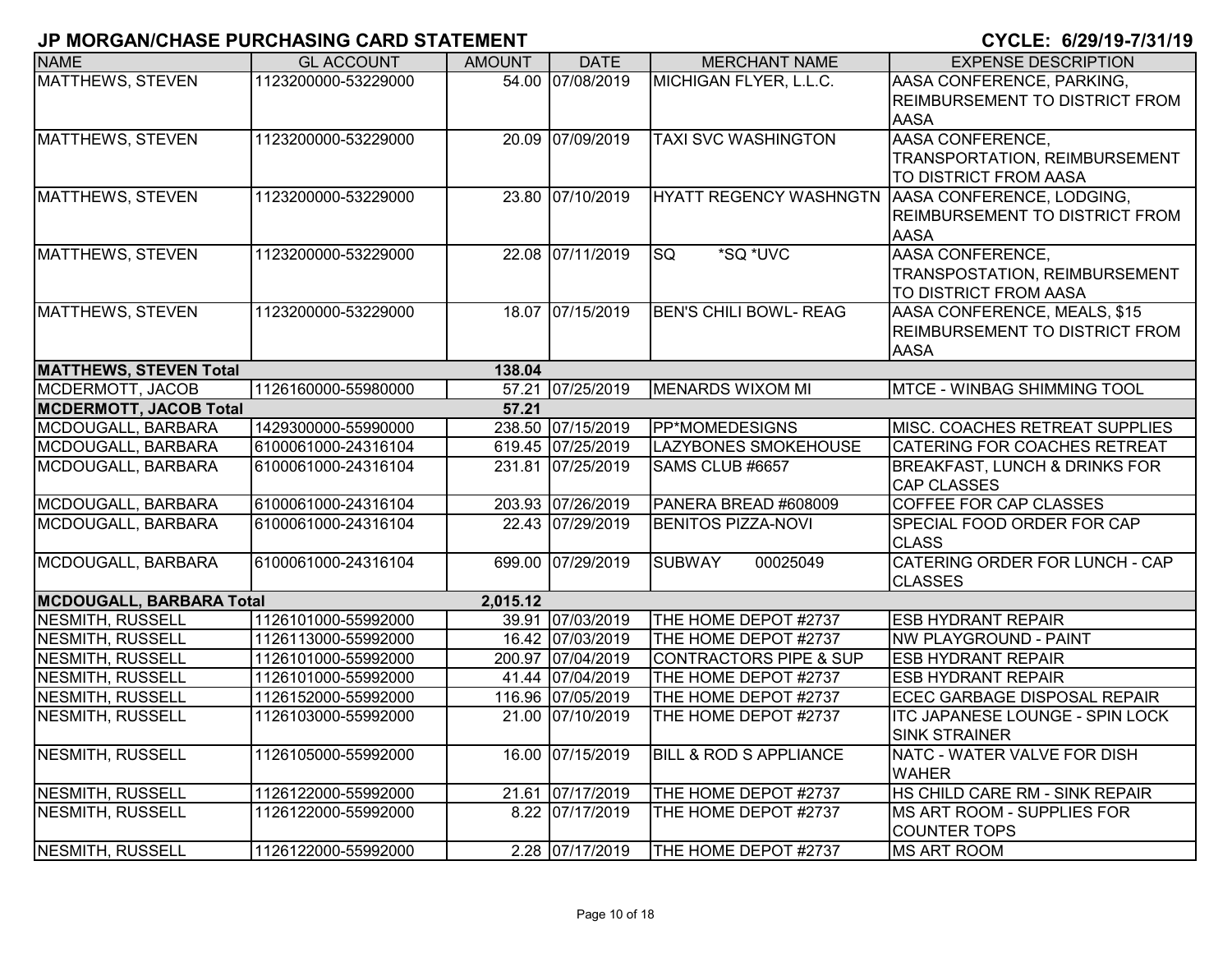| <b>NAME</b>                   | <b>GL ACCOUNT</b>   | <b>AMOUNT</b> | <b>DATE</b>       | <b>MERCHANT NAME</b>              | <b>EXPENSE DESCRIPTION</b>               |
|-------------------------------|---------------------|---------------|-------------------|-----------------------------------|------------------------------------------|
| <b>NESMITH, RUSSELL</b>       | 1126160000-55992000 |               | 152.32 07/19/2019 | <b>BEST PLUMBING SPECIALT</b>     | <b>MTCE - REPLACEMENT SINK HANDLE</b>    |
|                               |                     |               |                   |                                   | <b>KIT - STOCK</b>                       |
| <b>NESMITH, RUSSELL</b>       | 1126105000-54120000 |               | 25.00 07/19/2019  | <b>BILL &amp; ROD S APPLIANCE</b> | NATC - DIAGNOSIS CHARGE FOR NATC         |
|                               |                     |               |                   |                                   | <b>DISHWASHER REPAIR</b>                 |
| <b>NESMITH, RUSSELL</b>       | 1126160000-55992000 |               | 47.93 07/24/2019  | <b>CONTRACTORS PIPE &amp; SUP</b> | <b>MTCE - PLUMBING STOCK</b>             |
| <b>NESMITH, RUSSELL</b>       | 1126122000-55992000 |               | 42.15 07/24/2019  | THE HOME DEPOT #2737              | <b>HS AUTO SHOP REPAIR</b>               |
| <b>NESMITH, RUSSELL</b>       | 1126160000-55990000 |               | 8.53 07/25/2019   | <b>NAPA PARTS M-2</b>             | MTCE - LAMP FOR PLUMBING VAN             |
| <b>NESMITH, RUSSELL</b>       | 1126122000-55992000 |               | 16.94 07/25/2019  | THE HOME DEPOT #2737              | <b>HS - SHOP HAND WASH</b>               |
| <b>NESMITH, RUSSELL</b>       | 1126160000-55992000 |               | 176.49 07/26/2019 | THE HOME DEPOT #2737              | MTCE - SUPPLIES; PAINT SUPPLIES          |
| <b>NESMITH, RUSSELL</b>       | 1126122000-55992000 |               | 53.64 07/29/2019  | THE HOME DEPOT #2737              | MS ART ROOM COUNTER TOPS                 |
| NESMITH, RUSSELL              | 1126122000-55992000 |               | 32.85 07/29/2019  | THE HOME DEPOT #2737              | MS SILICONE FOR MS ART ROOM              |
|                               |                     |               |                   |                                   | <b>COUNTERS</b>                          |
| <b>NESMITH, RUSSELL</b>       | 1126122000-55992000 |               | 229.73 07/31/2019 | <b>BEST PLUMBING SPECIALT</b>     | HS SHOP HAND WASH SINK REPAIR            |
| <b>NESMITH, RUSSELL</b>       | 1126118000-55992000 |               | 23.20 07/31/2019  | THE HOME DEPOT #2737              | NM5 - PLAYGROUND EQUIPMENT               |
|                               |                     |               |                   |                                   | <b>REPAIR</b>                            |
| <b>NESMITH, RUSSELL Total</b> |                     | 1,293.59      |                   |                                   |                                          |
| OAKES, ROBERT                 | 1126120000-55992000 |               | 2.00 07/02/2019   | <b>ETNA DISTRIBUTORS, LLC</b>     | <b>MS - RUBBER GASKET FOR</b>            |
|                               |                     |               |                   |                                   | <b>DIELECTRIC REPAIR FOR HVAC</b>        |
|                               |                     |               |                   |                                   | ROOMS 605 AND 606 WO 21213               |
| OAKES, ROBERT                 | 1126120000-55992000 |               | 19.35 07/02/2019  | ETNA DISTRIBUTORS, LLC            | MS - RUBBER GASKET FOR                   |
|                               |                     |               |                   |                                   | <b>DIELECTRIC REPAIR FOR HVAC</b>        |
|                               |                     |               |                   |                                   | ROOMS 605 AND 606 WO 21213               |
| OAKES, ROBERT                 | 1126160000-55992000 |               | 270.94 07/03/2019 | THE HOME DEPOT 2737               | <b>MTCE - UTILITY VAN STOCK</b>          |
| <b>OAKES, ROBERT</b>          | 1126160000-55992000 |               | 682.33 07/11/2019 | DOWNRIVER REFRIG SUP C            | MTCE - SHOP SUPPLIES - HAND              |
|                               |                     |               |                   |                                   | <b>CLEANER; WINSLOW CLOTH</b>            |
| OAKES, ROBERT                 | 1126160000-55992000 |               | 212.70 07/11/2019 | <b>GRAINGER</b>                   | <b>MTCE - STOCK - HVAC BELL &amp;</b>    |
|                               |                     |               |                   |                                   | <b>GOSSETT AIR VENT</b>                  |
| OAKES, ROBERT                 | 1126114000-55992000 |               | 84.76 07/12/2019  | DOWNRIVER REFRIG SUP C            | PV - AHV 3 AND 4 V- BELT REPAIR          |
| OAKES, ROBERT                 | 1126160000-55992000 |               | 36.11 07/16/2019  | <b>GRAINGER</b>                   | <b>MTCE - BREAK PARTS CLEANER FOR</b>    |
|                               |                     |               |                   |                                   | <b>TRUCKS</b>                            |
| OAKES, ROBERT                 | 1126160000-55730000 |               | 13.70 07/16/2019  | <b>MADISON ELECTRIC COMPA</b>     | <b>MTCE - TRUCK SMALL FUSES</b>          |
| OAKES, ROBERT                 | 1126122000-55992000 |               | 38.77 07/17/2019  | DOWNRIVER REFRIG SUP C            | <b>HS CONTACTOR 120V FOR</b>             |
|                               |                     |               |                   |                                   | CONDENSER FAN ON EAST CHILLER            |
| OAKES, ROBERT                 | 1126122000-55992000 |               | 318.12 07/18/2019 | TRANE SUPPLY-113415               | <b>HS - SUPPORT BRACKET FOR</b>          |
|                               |                     |               |                   |                                   | CONDENSER FAN HS CHILLER EAST            |
| OAKES, ROBERT                 | 1126160000-55992000 |               | 56.87 07/22/2019  | THE HOME DEPOT #2737              | <b>MTCE - AVIATION SNIPS, BRUSH, AND</b> |
|                               |                     |               |                   |                                   | <b>MAGNETIC BOWL</b>                     |
| OAKES, ROBERT                 | 1126112000-55992000 |               | 54.93 07/25/2019  | DOWNRIVER REFRIG SUP C            | OH GYM - AHUP201 FOR HOT GAS             |
|                               |                     |               |                   |                                   | <b>BYPASS</b>                            |
| OAKES, ROBERT                 | 1126160000-55992000 |               | 51.47 07/26/2019  | DOWNRIVER REFRIG SUP C            | <b>SUPPLIES</b>                          |
| OAKES, ROBERT                 | 1126160000-55992000 |               | 116.64 07/29/2019 | <b>EXOTIC AUTOMATION&amp;SUPP</b> | <b>DISTRICT STOCK - TUBING POLYPRO</b>   |
|                               |                     |               |                   |                                   | NATURAL 1/2"                             |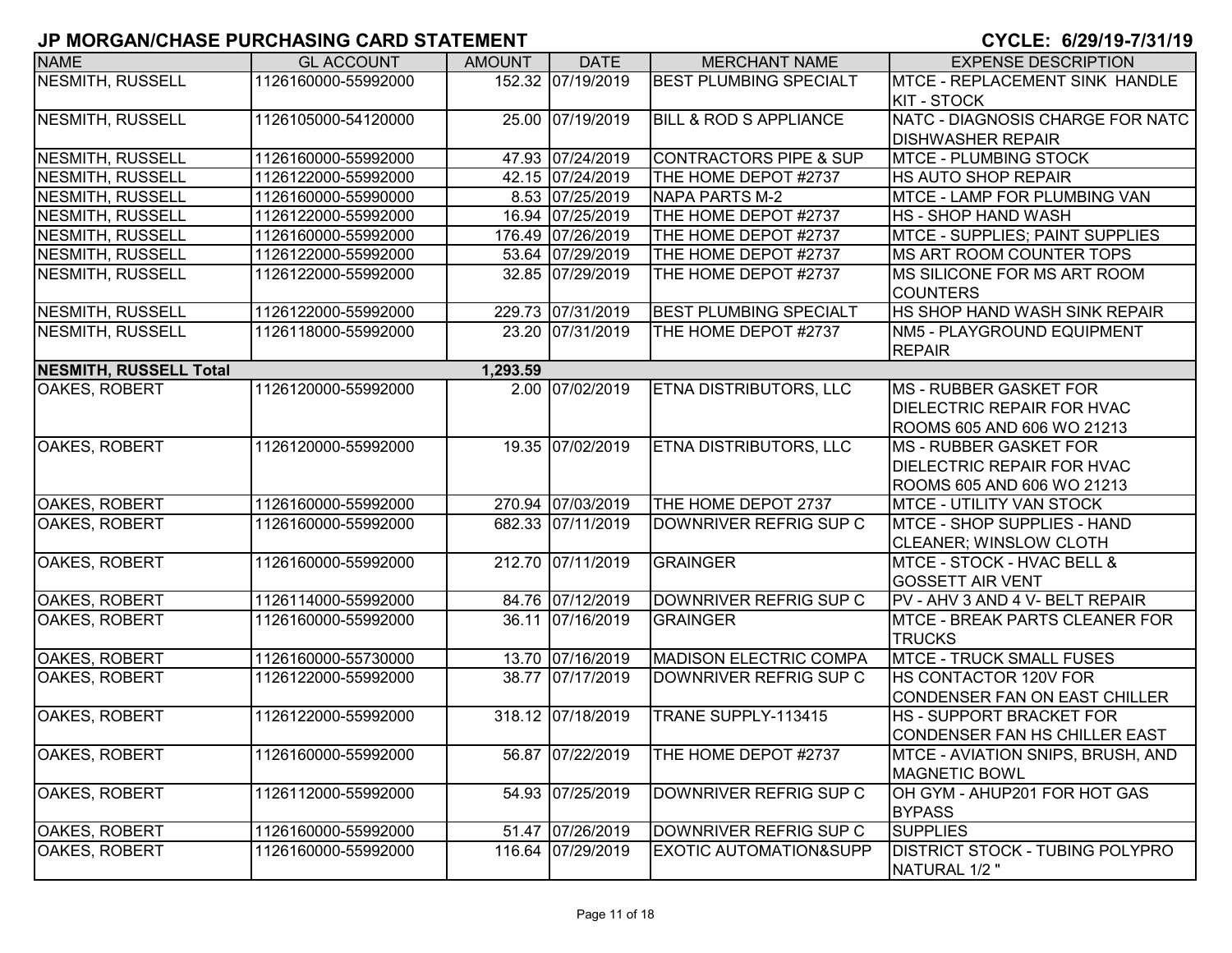| <b>NAME</b>                 | <b>GL ACCOUNT</b>   | <b>AMOUNT</b> | <b>DATE</b>         | <b>MERCHANT NAME</b>          | <b>EXPENSE DESCRIPTION</b>           |
|-----------------------------|---------------------|---------------|---------------------|-------------------------------|--------------------------------------|
| OAKES, ROBERT               | 1126160000-55992000 |               | 89.22 07/30/2019    | <b>CITY ELECTRIC</b>          | MTCE - SHOP STOCK - SHIELDED WIRE    |
|                             |                     |               |                     |                               |                                      |
| <b>OAKES, ROBERT</b>        | 1126112000-55992000 |               | 535.93 07/31/2019   | TRANE SUPPLY-113415           | OH GYM AHUD201 DX REPAIR             |
| <b>OAKES, ROBERT Total</b>  |                     | 2,583.84      |                     |                               |                                      |
| OCONNOR, GAIL               | 1311800000-55110551 |               | (316.00) 07/04/2019 | STAPLS7220629186001001        | <b>TEACHING SUPPLIES</b>             |
| OCONNOR, GAIL               | 1311800000-55110551 |               | 359.20 07/08/2019   | STAPLS7221397110000001        | <b>TEACHING SUPPLIES</b>             |
| OCONNOR, GAIL               | 1311800000-55110551 |               | 162.25 07/11/2019   | STAPLS7221574578000001        | <b>TEACHING SUPPLIES</b>             |
| OCONNOR, GAIL               | 1311800000-55110551 |               | 141.24 07/12/2019   | AMAZON.COM*MH7IP2HS2          | <b>TEACHING SUPPLIES</b>             |
| OCONNOR, GAIL               | 1311800000-55110551 |               | 15.78 07/23/2019    | AMAZON.COM*MA32M2NW2          | <b>TEACHING SUPPLIES</b>             |
| OCONNOR, GAIL               | 1311800000-55110551 |               | 159.92 07/24/2019   | STAPLS7222009279000001        | <b>TEACHING SUPPLIES</b>             |
| OCONNOR, GAIL               | 1311800000-55110551 |               | 35.17 07/26/2019    | AMZN MKTP US*MH9VU8WE0        | <b>TEACHING SUPPLIES</b>             |
| <b>OCONNOR, GAIL Total</b>  |                     | 557.56        |                     |                               |                                      |
| <b>RUDY, MICHELLE</b>       | 6100041000-24316355 |               | 12.69 07/31/2019    | <b>DOLLAR TREE</b>            | <b>TEACHING SUPPLIES</b>             |
| RUDY, MICHELLE              | 6100041000-24316355 |               | 40.95 07/31/2019    | <b>TEACHERS STORE LIVON</b>   | <b>TEACHING SUPPLIES</b>             |
| <b>RUDY, MICHELLE Total</b> |                     | 53.64         |                     |                               |                                      |
| <b>RUTKOWSKI, MELANIE</b>   | 1100000000-11925000 |               | 2,250.00 07/03/2019 | <b>MAS FPS</b>                | NEW DIRECTORS WORKSHOP SERIES        |
|                             |                     |               |                     |                               | PD FOR: TITLE II GRANT TO BE         |
|                             |                     |               |                     |                               | TRANSFERRED AFTER 9/4/19 \$750-      |
|                             |                     |               |                     |                               | 1625200776-53220000 DEANNA           |
|                             |                     |               |                     |                               | WHEELER \$1500 1628300776-53220000   |
|                             |                     |               |                     |                               | <b>MELANIE RUTKOWSKI JEFF</b>        |
|                             |                     |               |                     |                               | <b>DINKELMANN</b>                    |
| <b>RUTKOWSKI, MELANIE</b>   | 1722120000-53220611 |               | 60.00 07/04/2019    | OAKLAND SCHOOLS-RC INT        | <b>DISCIPLINARY LITERACY IN TH</b>   |
|                             |                     |               |                     |                               | <b>SECONDARY CLASSROOM SUMMER</b>    |
|                             |                     |               |                     |                               | <b>INSTITUTE- STEPHANIE BOERSMA</b>  |
| RUTKOWSKI, MELANIE          | 1722118000-53220611 |               | 420.00 07/04/2019   | OAKLAND SCHOOLS-RC INT        | <b>DISCIPLINARY LITERACY IN TH</b>   |
|                             |                     |               |                     |                               | <b>SECONDARY CLASSROOM SUMMER</b>    |
|                             |                     |               |                     |                               | INSTITUTE- M. TURCHI, K. TROOST, K.  |
|                             |                     |               |                     |                               | YUCHUCK, R. VOLLMER, J. SAUER, E.    |
|                             |                     |               |                     |                               | JENKINS, D. COSMAN                   |
| <b>RUTKOWSKI, MELANIE</b>   | 1722118000-53220611 |               | 90.00 07/04/2019    | OAKLAND SCHOOLS-RC INT        | <b>DISCIPLINARY LITERACY NETWORK</b> |
|                             |                     |               |                     |                               | MEETING FOR M. TURCHI, R. VOLLMER,   |
|                             |                     |               |                     |                               | D. COSMAN, M. BURRY, J. PAYNE, I.    |
|                             |                     |               |                     |                               | <b>RUGG AT MEADOWS</b>               |
| <b>RUTKOWSKI, MELANIE</b>   | 1622100686-53220000 |               | 300.00 07/04/2019   | OAKLAND SCHOOLS-RC INT        | SUPPORTING ELS IN SCIENCE PD FOR     |
|                             |                     |               |                     |                               | SHUITEMA, LIS, GERCKE AND MEYR       |
| RUTKOWSKI, MELANIE          | 1622100384-53220000 |               | 514.45 07/09/2019   | <b>COUNTRY INN BY CARLSON</b> | 18-19 TITLE III. HOTEL STAY FOR      |
|                             |                     |               |                     |                               | SIOPTRAINER OF TRAINERS FOR L.       |
|                             |                     |               |                     |                               | VOGELGESANG AND K.                   |
|                             |                     |               |                     |                               | IHUBENSCHMIDT                        |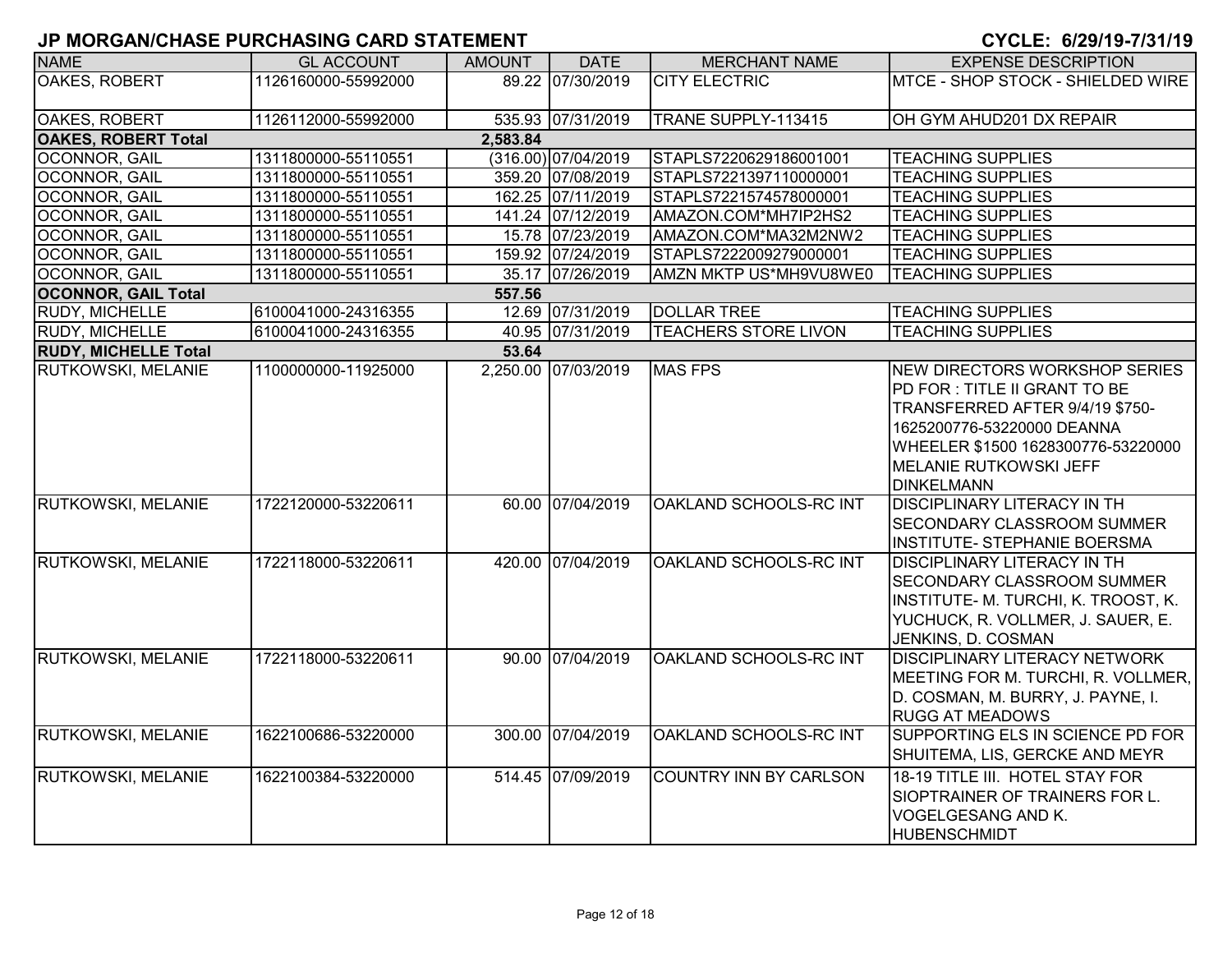| <b>NAME</b>                     | <b>GL ACCOUNT</b>   | <b>AMOUNT</b> | <b>DATE</b>          | <b>MERCHANT NAME</b>          | <b>EXPENSE DESCRIPTION</b>                       |
|---------------------------------|---------------------|---------------|----------------------|-------------------------------|--------------------------------------------------|
| RUTKOWSKI, MELANIE              | 1711118000-55110611 |               | 45.55 07/17/2019     | <b>ARK THERAPEUTIC</b>        | SUPPLIES FOR ACCOMMODATING 504                   |
|                                 |                     |               |                      |                               | <b>STUDENTS ACCOMMODATION PLAN</b>               |
|                                 |                     |               |                      |                               | <b>FOR MEADOWS</b>                               |
| RUTKOWSKI, MELANIE              | 1622200686-53450000 |               | 375.00 07/17/2019    | <b>EARDLEY PUBLIC00 OF 00</b> | <b>EASY ENGLISH NEWS FOR HS 19-20</b>            |
| <b>RUTKOWSKI, MELANIE</b>       | 1711220000-55110611 |               | 11.98 07/18/2019     | AMZN MKTP US*MH5WU3I62        | 504 ACCOMMODATION PLAN SUPPORT                   |
|                                 |                     |               |                      |                               | <b>FOR MS STUDENT</b>                            |
| RUTKOWSKI, MELANIE              | 1711118000-55110611 |               | $(2.58)$ 07/19/2019  | <b>ARK THERAPEUTIC</b>        | <b>REFUND FOR TAX PAID ON ORDER</b><br>(\$45.55) |
| <b>RUTKOWSKI, MELANIE</b>       | 1612500756-55990000 |               | 94.99 07/25/2019     | AMZN MKTP US*MA5C37ZV1        | 18-19 TITLE I MCKINNEY-VENTO                     |
|                                 |                     |               |                      |                               | <b>SUPPLIES</b>                                  |
| RUTKOWSKI, MELANIE              | 4445622000-56420000 |               | 2,735.00 07/31/2019  | GARAVENTA (CANADA) LTD        | <b>IEVAU-TRAC CHAIR LIFT FOR STAIRS AT</b>       |
|                                 |                     |               |                      |                               | <b>NHS</b>                                       |
| <b>RUTKOWSKI, MELANIE</b>       | 1722118000-53220611 |               | $(15.00)$ 07/31/2019 | OAKLAND SCHOOLS-RC INT        | <b>REFUND FOR DISC. LITERACY IN THE</b>          |
|                                 |                     |               |                      |                               | <b>SECONDARY CLASSROOM FOR JODY</b>              |
|                                 |                     |               |                      |                               | <b>PAYNE</b>                                     |
| <b>RUTKOWSKI, MELANIE Total</b> |                     | 6,879.39      |                      |                               |                                                  |
| SAMMUT, CHRISTINA               | 1311800000-55110551 |               | 10.95 07/12/2019     | AMZN MKTP US*MH2TB3GB0        | <b>CLASSROOM SUPPLIES</b>                        |
| SAMMUT, CHRISTINA               | 6100041000-24316350 |               | 20.00 07/15/2019     | <b>DOLLARTREE</b>             | <b>CLASSROOM SUPPLIES</b>                        |
| SAMMUT, CHRISTINA               | 6100041000-24316350 |               | 69.70 07/15/2019     | <b>MICHAELS STORES 3744</b>   | <b>CLASSROOM SUPPLIES</b>                        |
| SAMMUT, CHRISTINA               | 1311800000-55110551 |               | 233.42 07/23/2019    | AMZN MKTP US*MA50J34S1        | <b>CLASSROOM SUPPLIES</b>                        |
| <b>SAMMUT, CHRISTINA Total</b>  |                     | 334.07        |                      |                               |                                                  |
| SATTERFIELD, EMILY              | 1311800000-55110551 |               | 22.00 07/16/2019     | <b>TARGET</b><br>00006114     | <b>CLASS SUPPLIES</b>                            |
| <b>SATTERFIELD, EMILY</b>       | 1311800000-55110551 |               | 30.60 07/16/2019     | <b>TARGET</b><br>00014654     | <b>CLASSROOM/STUDENT SUPPLIES</b>                |
| <b>SATTERFIELD, EMILY</b>       | 1311800000-55110551 |               | 12.99 07/24/2019     | <b>AMAZON PRIME</b>           | <b>CREDIT PENDING</b>                            |
| <b>SATTERFIELD, EMILY Total</b> |                     | 65.59         |                      |                               |                                                  |
| <b>SCHULZ, STEPHANIE</b>        | 6100041000-24316350 |               | 33.00 07/09/2019     | <b>DOLLAR TREE</b>            | MATERIALS FOR SUPER HERO CAMP                    |
| <b>SCHULZ, STEPHANIE</b>        | 6100041000-24316350 |               | 25.00 07/16/2019     | <b>DOLLAR TREE</b>            | SUPPLIES FOR CREATIVE BUILDERS<br><b>CAMP</b>    |
| <b>SCHULZ, STEPHANIE</b>        | 6100041000-24316350 |               | 26.76 07/18/2019     | HOBBY-LOBBY #645              | SUPPLIES FOR CREATIVE BUILDERS                   |
|                                 |                     |               |                      |                               | <b>CAMP</b>                                      |
| <b>SCHULZ, STEPHANIE Total</b>  |                     | 84.76         |                      |                               |                                                  |
| <b>SHAFER, RACHELLE</b>         | 1100000000-11920000 |               | 59.96 07/03/2019     | LEVELUP*ZAXBYS25104359        | <b>FRAUD, CREDIT PENDING</b>                     |
| SHAFER, RACHELLE                | 1100000000-11920000 |               | 91.40 07/04/2019     | EB BIG ??? POOL PARTY         | <b>FRAUD, CREDIT PENDING</b>                     |
| SHAFER, RACHELLE                | 1100000000-11920000 |               | 45.16 07/04/2019     | <b>REGAL CINEMAS MOBILE A</b> | <b>FRAUD, CREDIT PENDING</b>                     |
| SHAFER, RACHELLE                | 1100000000-11920000 |               | 34.18 07/05/2019     | 038WEB STUDIO MOVIE GR        | <b>FRAUD, CREDIT PENDING</b>                     |
| <b>SHAFER, RACHELLE</b>         | 1100000000-11920000 |               | 11.96 07/05/2019     | <b>FANSHIELD</b>              | <b>FRAUD, CREDIT PENDING</b>                     |
| <b>SHAFER, RACHELLE</b>         | 1100000000-11920000 |               | 131.00 07/05/2019    | <b>TICKETLEAPTICKETS COM</b>  | <b>FRAUD, CREDIT PENDING</b>                     |
| <b>SHAFER, RACHELLE</b>         | 1100000000-11920000 |               | 210.00 07/09/2019    | <b>TLF*EVES FLOWER SHOP</b>   | <b>FRAUD, CREDIT PENDING</b>                     |
| <b>SHAFER, RACHELLE</b>         | 1100000000-11920000 |               | 100.00 07/10/2019    | LEVELUP*SMOOTHIEKING88        | <b>FRAUD, CREDIT PENDING</b>                     |
| <b>SHAFER, RACHELLE</b>         | 1100000000-11920000 |               | 96.44 07/10/2019     | OLIVE GARDEN 0021594          | <b>FRAUD, CREDIT PENDING</b>                     |
| SHAFER, RACHELLE                | 1100000000-11920000 |               | 149.85 07/12/2019    | <b>WALMART GROCERY</b>        | <b>FRAUD, CREDIT PENDING</b>                     |
| SHAFER, RACHELLE                | 1100000000-11920000 |               | 62.92 07/15/2019     | APPLEBEES 096064496821        | FRAUD, CREDIT PENDING                            |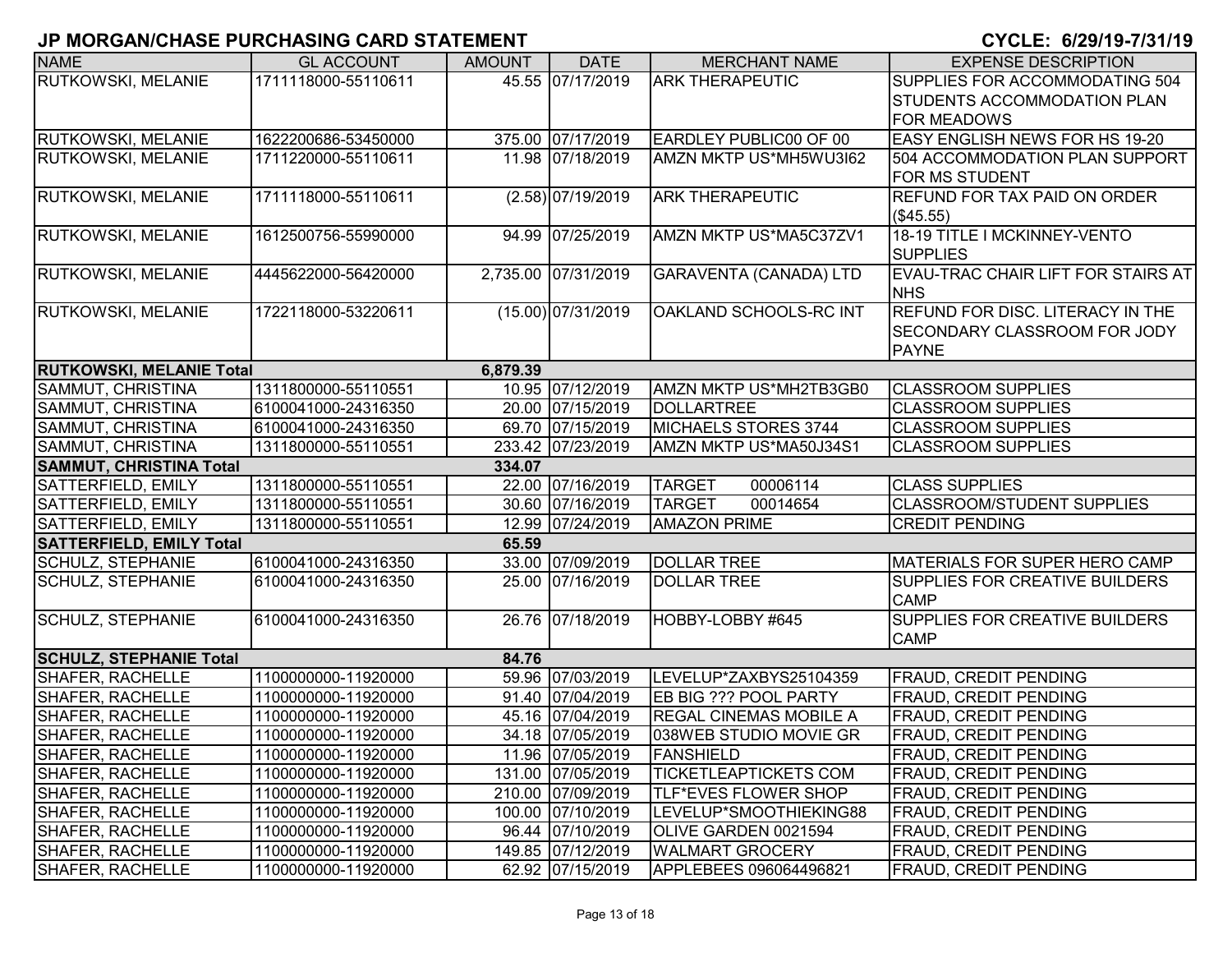| <b>NAME</b>                              | <b>GL ACCOUNT</b>                        | <b>AMOUNT</b> | <b>DATE</b>           | <b>MERCHANT NAME</b>          | <b>EXPENSE DESCRIPTION</b>            |  |  |
|------------------------------------------|------------------------------------------|---------------|-----------------------|-------------------------------|---------------------------------------|--|--|
| <b>SHAFER, RACHELLE</b>                  | 1100000000-11920000                      |               | 280.93 07/15/2019     | <b>TOBACCOGEN</b>             | <b>FRAUD, CREDIT PENDING</b>          |  |  |
| <b>SHAFER, RACHELLE</b>                  | 1100000000-11920000                      |               | (280.93) 07/18/2019   | <b>TOBACCOGEN</b>             | FRAUD, CREDIT PENDING                 |  |  |
| <b>SHAFER, RACHELLE</b>                  | 1100000000-11920000                      |               | $(91.40)$ 07/29/2019  | <b>EB BIG ??? POOL PARTY</b>  | EB BIG ??? POOL PARTY, FRAUD          |  |  |
|                                          |                                          |               |                       |                               | <b>CREDIT</b>                         |  |  |
| <b>SHAFER, RACHELLE</b>                  | 1100000000-11920000                      |               | (59.96) 07/29/2019    | LEVELUP*ZAXBYS25104359        | LEVELUP*ZAXBYS, FRAUD CREDIT          |  |  |
| <b>SHAFER, RACHELLE</b>                  | 1100000000-11920000                      |               | $(45.16)$ 07/29/2019  | <b>REGAL CINEMAS MOBILE A</b> | REGAL CINEMAS, FRAUD CREDIT           |  |  |
| <b>SHAFER, RACHELLE</b>                  | 1100000000-11920000                      |               | $(131.00)$ 07/29/2019 | TICKETLEAPTICKETS COM         | TICKETLEAPTICKETS.COM, FRAUD          |  |  |
|                                          |                                          |               |                       |                               | <b>CREDIT</b>                         |  |  |
| SHAFER, RACHELLE                         | 1100000000-11920000                      |               | (280.93) 07/29/2019   | <b>TOBACCOGEN</b>             | <b>TOBACCOGEN, FRAUD CREDIT</b>       |  |  |
| <b>SHAFER, RACHELLE</b>                  | 1100000000-11920000                      |               | (149.85) 07/29/2019   | <b>WALMART GROCERY</b>        | WALMART GROCERY, FRAUD CREDIT         |  |  |
| SHAFER, RACHELLE                         | 1100000000-11920000                      |               | $(11.96)$ 07/29/2019  | FANSHIELD                     | <b>FANSHIELD, FRAUD CREDIT</b>        |  |  |
| <b>SHAFER, RACHELLE</b>                  | 1100000000-11920000                      |               | (62.92) 07/29/2019    | APPLEBEES 096064496821        | APPLEBEES, FRAUD CREDIT               |  |  |
| <b>SHAFER, RACHELLE</b>                  | 1100000000-11920000                      |               | (34.50) 07/29/2019    | <b>REGAL CINEMAS MOBILE A</b> | <b>REGAL CINEMAS, FRAUD CREDIT</b>    |  |  |
| <b>SHAFER, RACHELLE</b>                  | 1100000000-11920000                      |               | $(96.44)$ 07/29/2019  | OLIVE GARDEN 0021594          | OLIVE GARDEN, FRAUD CREDIT            |  |  |
| <b>SHAFER, RACHELLE</b>                  | 1100000000-11920000                      |               | $(100.00)$ 07/29/2019 | LEVELUP*SMOOTHIEKING88        | LEVELUP*SMOOTHIE KING, FRAUD          |  |  |
|                                          |                                          |               |                       |                               | <b>CREDIT</b>                         |  |  |
| <b>SHAFER, RACHELLE</b>                  | 1100000000-11920000                      |               | $(34.18)$ 07/29/2019  | 038WEB STUDIO MOVIE GR        | WEB STUDIO MOVIE GR, FRAUD            |  |  |
|                                          |                                          |               |                       |                               | <b>CREDIT</b>                         |  |  |
| <b>SHAFER, RACHELLE</b>                  | 1100000000-11920000                      |               | (210.00) 07/29/2019   | <b>TLF*EVES FLOWER SHOP</b>   | TLF*EVES FLOWER SHOP, FRAUD           |  |  |
|                                          |                                          |               |                       |                               | <b>CREDIT</b>                         |  |  |
| <b>SHAFER, RACHELLE</b>                  | 1100000000-11920000                      |               | 280.93 07/30/2019     | <b>TOBACCOGEN</b>             | TOBACCOGEN, FRAUD-CREDIT              |  |  |
|                                          |                                          |               |                       |                               | <b>PENDING</b>                        |  |  |
| <b>SHAFER, RACHELLE Total</b><br>(34.50) |                                          |               |                       |                               |                                       |  |  |
| SHPAKOFF, KATHLEEN                       | 1335100000-55110553                      |               | 61.33 07/17/2019      | <b>TARGET</b><br>00014654     | <b>TEACHING MATERIALS</b>             |  |  |
| SHPAKOFF, KATHLEEN                       | 1335100000-55110553                      |               | 32.93 07/22/2019      | <b>TEACHERS STORE LIVON</b>   | <b>TEACHING MATERIALS</b>             |  |  |
|                                          | <b>SHPAKOFF, KATHLEEN Total</b><br>94.26 |               |                       |                               |                                       |  |  |
| SOVEL, SHEILA                            | 1100000000-24022000                      |               | 32.19 07/01/2019      | OTC BRANDS, INC.              | SUMMER PRESCHOOL CAMP SUPPLIES        |  |  |
|                                          |                                          |               |                       |                               | <b>FY19</b>                           |  |  |
| <b>SOVEL, SHEILA</b>                     | 1311800000-55110551                      |               | 21.93 07/02/2019      | AMAZON.COM*MH9OY0LZ0          | PRESCHOOL TEACHING SUPPLIES           |  |  |
| SOVEL, SHEILA                            | 6100041000-24316350                      |               | 33.06 07/02/2019      | <b>TARGET</b><br>00008961     | <b>SUMMER PRESCHOOL CAMP SUPPLIES</b> |  |  |
|                                          |                                          |               |                       |                               |                                       |  |  |
| <b>SOVEL, SHEILA</b>                     | 1311800000-55110551                      |               | 35.37 07/04/2019      | AMAZON.COM*MH3VB6NT0          | PRESCHOOL TEACHING SUPPLIES           |  |  |
| SOVEL, SHEILA                            | 6100041000-24316350                      |               | 56.23 07/04/2019      | MICHAELS STORES 2071          | SUMMER PRESCHOOL CAMP SUPPLIES        |  |  |
|                                          |                                          |               |                       |                               |                                       |  |  |
| <b>SOVEL, SHEILA</b>                     | 6100041000-24316350                      |               | 13.24 07/05/2019      | AMZN MKTP US*MH77B2XE1        | PRESCHOOL SUMMER CAMP SUPPLIES        |  |  |
|                                          |                                          |               |                       |                               |                                       |  |  |
| <b>SOVEL, SHEILA</b>                     | 6100041000-24316350                      |               | 7.21 07/08/2019       | JOANN STORES #2405            | SUMMER PRESCHOOL CAMP SUPPLIES        |  |  |
|                                          |                                          |               |                       |                               |                                       |  |  |
| SOVEL, SHEILA                            | 6100041000-24316350                      | 5.27          | 07/08/2019            | PARTY CITY 539                | SUMMER PRESCHOOL CAMP                 |  |  |
|                                          |                                          |               |                       |                               | <b>TEACHING SUPPLIES</b>              |  |  |
| SOVEL, SHEILA                            | 6100041000-24316350                      |               | 6.99 07/11/2019       | AMZN MKTP US*MH1DM0PQ0        | PRESCHOOL SUMMER CAMP SUPPLIES        |  |  |
|                                          |                                          |               |                       |                               |                                       |  |  |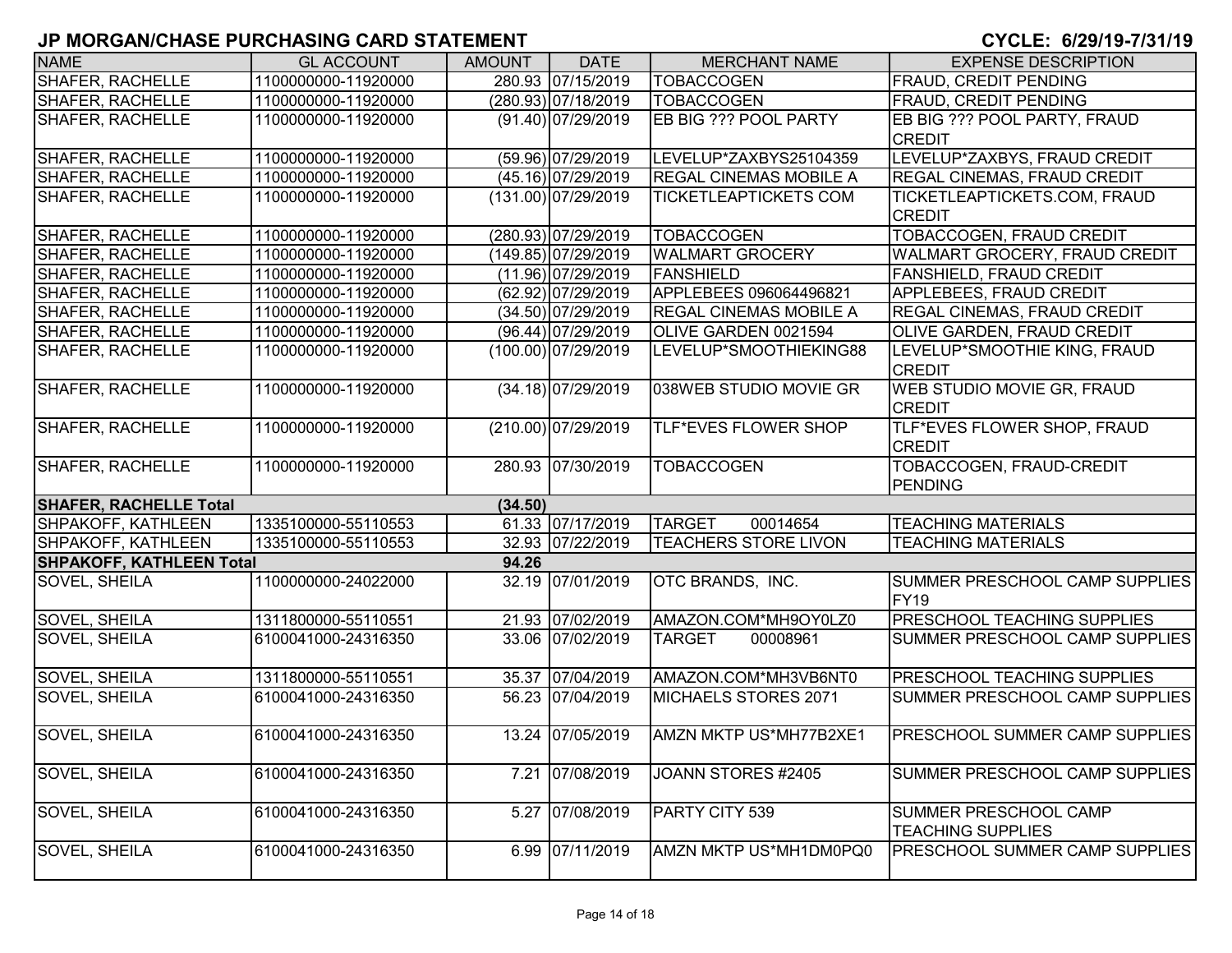| <b>NAME</b>                      | <b>GL ACCOUNT</b>   | <b>AMOUNT</b> | <b>DATE</b>         | <b>MERCHANT NAME</b>         | <b>EXPENSE DESCRIPTION</b>          |
|----------------------------------|---------------------|---------------|---------------------|------------------------------|-------------------------------------|
| SOVEL, SHEILA                    | 6100041000-24316350 |               | 10.99 07/11/2019    | AMZN MKTP US*MH4OB8Q31       | <b>PRESCHOOL CLASSROOM SUPPLIES</b> |
| SOVEL, SHEILA                    | 1311800000-55110551 |               | 17.90 07/11/2019    | AMZN MKTP US*MH5WM0502       | <b>PRESCHOOL TEACHING SUPPLIES</b>  |
| SOVEL, SHEILA                    | 1311800000-55110551 |               | 11.60 07/11/2019    | TEACHERSPAYTEACHERS.CO       | <b>PRESCHOOL TEACHING MATERIALS</b> |
| SOVEL, SHEILA                    | 1311800000-55110551 |               | 18.96 07/12/2019    | <b>TARGET</b><br>00008961    | PRESCHOOL CLASSROOM SUPPLIES        |
| <b>SOVEL, SHEILA</b>             | 1311800000-55110551 |               | 6.99 07/15/2019     | AMZN MKTP US*MH5JU82E1       | <b>PRESCHOOL TEACHING SUPPLIES</b>  |
| SOVEL, SHEILA                    | 1311800000-55110551 |               | 3.00 07/15/2019     | TEACHERSPAYTEACHERS.CO       | <b>PRESCHOOL TEACHING MATERIALS</b> |
| SOVEL, SHEILA                    | 6100041000-24316350 |               | 19.32 07/16/2019    | MICHAELS STORES 2071         | <b>PRESCHOOL SUMMER CAMP</b>        |
| SOVEL, SHEILA                    | 1311800000-55110551 |               | 63.10 07/16/2019    | <b>OFFICE CENTRAL</b>        | PRESCHOOL CLASSROOM SUPPLIES-       |
|                                  |                     |               |                     |                              | <b>TEACHER STORE</b>                |
| SOVEL, SHEILA                    | 6100041000-24316350 |               | 61.72 07/16/2019    | 00008961<br><b>TARGET</b>    | PRESCHOOL SUMMER CAMP SUPPLIES      |
|                                  |                     |               |                     |                              |                                     |
| SOVEL, SHEILA                    | 6100041000-24316355 |               | 42.10 07/22/2019    | <b>DOLLAR TREE</b>           | <b>CLASSROOM TEACHING SUPPLIES</b>  |
| SOVEL, SHEILA                    | 1311800000-55110551 |               | 56.35 07/22/2019    | 00008961<br><b>TARGET</b>    | PRESCHOOL CLASSROOM SUPPLIES        |
| SOVEL, SHEILA                    | 1311800000-55110551 |               | 3.50 07/22/2019     | TEACHERSPAYTEACHERS.CO       | <b>PRESCHOOL TEACHING MATERIAL</b>  |
| <b>SOVEL, SHEILA</b>             | 1311800000-55110551 |               | 10.00 07/22/2019    | TEACHERSPAYTEACHERS.CO       | <b>PRESCHOOL TEACHING MATERIALS</b> |
| SOVEL, SHEILA                    | 1311800000-55110551 |               | 19.04 07/26/2019    | AMAZON.COM*MA8WG1AE2         | PRESCHOOL CLASSROOM SUPPLIES        |
| SOVEL, SHEILA                    | 1311800000-55110551 |               | 47.90 07/26/2019    | <b>TARGET</b><br>00008961    | PRESCHOOL CLASSROOM SUPPLIES        |
| SOVEL, SHEILA                    | 1311800000-55110551 |               | 6.33 07/29/2019     | HOBBY-LOBBY #645             | <b>PRESCHOOL TEACHING SUPPLIES</b>  |
| <b>SOVEL, SHEILA</b>             | 1311800000-55110551 |               | 3.00 07/29/2019     | TEACHERSPAYTEACHERS.CO       | <b>PRESCHOOL TEACHING MATERIALS</b> |
| <b>SOVEL, SHEILA Total</b>       |                     | 613.29        |                     |                              |                                     |
| <b>STRICKER, CHRISTINE</b>       | 1335100000-55110553 |               | 52.35 07/29/2019    | <b>TARGET</b><br>00014654    | MARKERS, COLORED PENCILS AND        |
|                                  |                     |               |                     |                              | <b>CRAYONS FOR PRESCHOOL CARE</b>   |
| <b>STRICKER, CHRISTINE Total</b> |                     | 52.35         |                     |                              |                                     |
| <b>TURNER, NANCY</b>             | 1126160000-55992000 |               | 59.94 07/08/2019    | STAPLS7221384292000001       | <b>DISTRICT PENCIL SHARPENERS</b>   |
| <b>TURNER, NANCY</b>             | 1126160000-55910000 |               | 59.94 07/08/2019    | STAPLS7221384292000001       | <b>MTCE OFFICE SUPPLIES</b>         |
| <b>TURNER, NANCY</b>             | 1126118000-54110000 |               | 193.00 07/17/2019   | <b>AMERICAN SPRINKLER</b>    | <b>NM SPRINKLER REPAIR</b>          |
| <b>TURNER, NANCY</b>             | 4126122951-54110000 |               | 380.00 07/17/2019   | <b>COMMERICAL GLASS, LLC</b> | <b>HS GLASS REPLACEMENT GREEN</b>   |
|                                  |                     |               |                     |                              | <b>HOUSE SINKING FUND PG 34</b>     |
| <b>TURNER, NANCY</b>             | 1126160000-54130000 |               | 101.95 07/17/2019   | NAPA PARTS M-2               | <b>MTCE BREAK REPAIR FORD TRUCK</b> |
|                                  |                     |               |                     |                              | F350                                |
| <b>TURNER, NANCY</b>             | 1126160000-55710000 |               | 822.52 07/18/2019   | CORRIGAN OIL #2 - BRI        | MTCE - ETHANOL GAS 163.60 AND 200.3 |
|                                  |                     |               |                     |                              | <b>GROSS</b>                        |
| <b>TURNER, NANCY</b>             | 1126600000-54910000 |               | 4,161.00 07/18/2019 | SONITROL GREAT LAKES M       | <b>DISTRICT BUILDING SECURITY</b>   |
| <b>TURNER, NANCY</b>             | 1126152000-55993000 |               | 555.00 07/18/2019   | <b>SUPERIOR GROUNDCOVER,</b> | ECEC - WOOD FIBER FOR GROUNDS       |
| <b>TURNER, NANCY</b>             | 1126118000-55993000 |               | 3,330.00 07/18/2019 | <b>SUPERIOR GROUNDCOVER,</b> | NM - WOOD FIBER FOR GROUNDS         |
| <b>TURNER, NANCY</b>             | 1126114000-55993000 |               | 4,162.50 07/18/2019 | SUPERIOR GROUNDCOVER,        | PV - WOOD FIBER FOR GROUNDS         |
| <b>TURNER, NANCY</b>             | 1126111000-55993000 |               | 4,162.50 07/18/2019 | <b>SUPERIOR GROUNDCOVER,</b> | VO - WOOD FIBER FOR GROUNDS         |
| <b>TURNER, NANCY</b>             | 1126115000-55993000 |               | 3,607.50 07/18/2019 | SUPERIOR GROUNDCOVER,        | <b>DF - WOOD FIBER FOR GROUNDS</b>  |
| <b>TURNER, NANCY</b>             | 1126113000-55993000 |               | 3,885.00 07/18/2019 | SUPERIOR GROUNDCOVER,        | NW - WOOD FIBER FOR GROUNDS         |
| <b>TURNER, NANCY</b>             | 1126122000-54110000 |               | 659.00 07/19/2019   | INT*IN *SECURE DOORS L       | HS FIRE DROPS INSPECTION            |
| <b>TURNER, NANCY</b>             | 1126120000-54110000 |               | 659.00 07/19/2019   | INT*IN *SECURE DOORS L       | <b>IMS FIRE DROPS INSPECTION</b>    |
| <b>TURNER, NANCY</b>             | 1126118000-54110000 |               | 1,318.00 07/19/2019 | INT*IN *SECURE DOORS L       | NM FIRE DROPS INSPECTION            |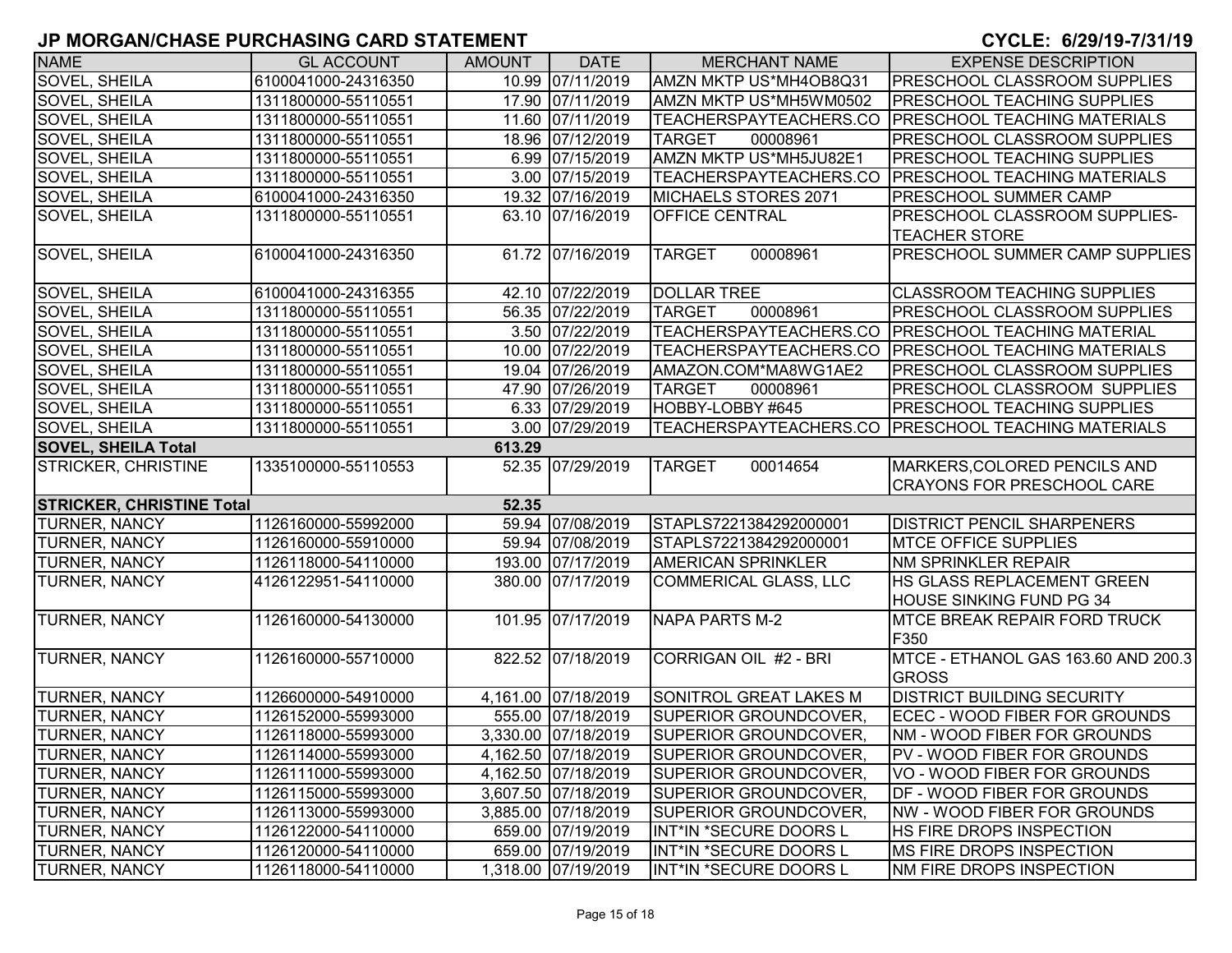| <b>NAME</b>          | <b>GL ACCOUNT</b>   | <b>AMOUNT</b> | <b>DATE</b>         | <b>MERCHANT NAME</b>          | <b>EXPENSE DESCRIPTION</b>              |
|----------------------|---------------------|---------------|---------------------|-------------------------------|-----------------------------------------|
| TURNER, NANCY        | 1126113000-54110000 |               | 659.00 07/19/2019   | INT*IN *SECURE DOORS L        | NW FIRE DROPS INSPECTION                |
| <b>TURNER, NANCY</b> | 1126112000-55993000 |               | 4,995.00 07/19/2019 | SUPERIOR GROUNDCOVER,         | OH WOOD FIBER FOR GROUNDS               |
| <b>TURNER, NANCY</b> | 1126160000-55710000 |               | 344.33 07/22/2019   | CORRIGAN OIL #2 - BRI         | MTCE - ETHANOL GAS 152.00 GROSS         |
| <b>TURNER, NANCY</b> | 1126152000-54120000 |               | 381.97 07/23/2019   | <b>CUMMINS INC - S1</b>       | ECEC POWER GENERATOR - MTCE             |
|                      |                     |               |                     |                               | <b>INSPECTION</b>                       |
| <b>TURNER, NANCY</b> | 1126122000-54110000 |               | 374.00 07/24/2019   | <b>AMERICAN SPRINKLER</b>     | <b>HS - SPRINKLER REPAIR</b>            |
| <b>TURNER, NANCY</b> | 4445622000-56420000 |               | 215.50 07/24/2019   | INT*IN *AQUATIC SOURCE        | <b>HS - POOL LIFT</b>                   |
| <b>TURNER, NANCY</b> | 4126122951-54110000 |               | 3,485.00 07/24/2019 | INT*IN *SERVICEPRO PLU        | HS - PLUMBING REPAIRS FOR CAST          |
|                      |                     |               |                     |                               | <b>IRON PIPING IN 1ST FLOOR CEILING</b> |
|                      |                     |               |                     |                               | (SF PAGE 56)                            |
| <b>TURNER, NANCY</b> | 4126170951-54110000 |               | 306.10 07/25/2019   | <b>ALLIED INC</b>             | <b>TRANSPORTATION BUS LIFT REPAIR -</b> |
|                      |                     |               |                     |                               | SINKING FUND PAGE 15                    |
| <b>TURNER, NANCY</b> | 4126118951-54110000 |               | 1,865.84 07/25/2019 | <b>PENCHURA</b>               | NM5 - CLIFF CLIMBER CHAIN FOR           |
|                      |                     |               |                     |                               | PLAYGROUND - SINKING FUND PG 53         |
| TURNER, NANCY        | 1126122000-55990000 |               | 648.86 07/26/2019   | INT*IN *AQUATIC SOURCE        | HS POOL SODIUM BICARBONATE AND          |
|                      |                     |               |                     |                               | <b>CHLORINE</b>                         |
| <b>TURNER, NANCY</b> | 1126118000-55992000 |               | 1,549.07 07/29/2019 | <b>AERO FILTER INC</b>        | <b>NM5 - AIR FILTERS</b>                |
| TURNER, NANCY        | 1126120000-55992000 |               | 1,870.85 07/29/2019 | <b>AERO FILTER INC</b>        | <b>MS AIR FILTERS</b>                   |
| <b>TURNER, NANCY</b> | 1126118000-55992000 |               | 1,564.06 07/29/2019 | <b>AERO FILTER INC</b>        | <b>NM6 - AIR FILTERS</b>                |
| <b>TURNER, NANCY</b> | 1126112000-55992000 |               | 1,273.84 07/29/2019 | <b>AERO FILTER INC</b>        | <b>OH - AIR FILTERS</b>                 |
| <b>TURNER, NANCY</b> | 1126111000-55992000 |               | 1,626.00 07/29/2019 | AERO FILTER INC               | <b>VO - AIR FILTERS</b>                 |
| <b>TURNER, NANCY</b> | 1126114000-55992000 |               | 970.97 07/29/2019   | <b>AERO FILTER INC</b>        | <b>PV - AIR FILTERS</b>                 |
| <b>TURNER, NANCY</b> | 1126113000-55992000 |               | 1,014.82 07/29/2019 | <b>AERO FILTER INC</b>        | <b>NW - AIR FILTERS</b>                 |
| <b>TURNER, NANCY</b> | 1126122000-55992000 |               | 2,963.66 07/29/2019 | <b>AERO FILTER INC</b>        | <b>HS - AIR FILTERS</b>                 |
| <b>TURNER, NANCY</b> | 1126160000-55992000 |               | 145.13 07/29/2019   | <b>AERO FILTER INC</b>        | <b>MTCE - AIR FILTERS</b>               |
| <b>TURNER, NANCY</b> | 1126152000-55992000 |               | 659.79 07/29/2019   | <b>AERO FILTER INC</b>        | <b>ECEC - AIR FILTERS</b>               |
| <b>TURNER, NANCY</b> | 1126160000-55910000 |               | 52.93 07/29/2019    | STAPLS7222493980000001        | <b>MTCE - OFFICE SUPPLY FOLDERS FOR</b> |
|                      |                     |               |                     |                               | <b>FIRE BOOKS; AND GENERAL OFFICE</b>   |
|                      |                     |               |                     |                               | <b>SUPPLIES</b>                         |
| <b>TURNER, NANCY</b> | 1126115000-55992000 |               | 406.27 07/30/2019   | <b>AERO FILTER INC</b>        | <b>DF - AIR FILTERS</b>                 |
| <b>TURNER, NANCY</b> | 1126170000-54910000 |               | 432.50 07/30/2019   | <b>ARCH ENVIRONMENTAL GRO</b> | <b>TRANSPR - UST CLASS A/B</b>          |
|                      |                     |               |                     |                               | <b>CONSULTING</b>                       |
| <b>TURNER, NANCY</b> | 1126100000-54910829 |               | 3,763.43 07/30/2019 | <b>ARCH ENVIRONMENTAL GRO</b> | <b>DISTRICT STORM WATER MGT</b>         |
| <b>TURNER, NANCY</b> | 4126113951-54110000 |               | 1,720.25 07/30/2019 | <b>DE-CAL INC</b>             | NW BOILER REPAIR - CLEANED WATER        |
|                      |                     |               |                     |                               | <b>TUBES SF PAGE 13</b>                 |
| <b>TURNER, NANCY</b> | 1126120000-54120000 |               | 1,950.00 07/30/2019 | <b>DE-CAL INC</b>             | <b>MS - DAIKIN CHILLER TROUBLE</b>      |
|                      |                     |               |                     |                               | SHOOTING                                |
| <b>TURNER, NANCY</b> | 1126122000-54110000 |               | 4,048.00 07/30/2019 | INT*IN *SERVICEPRO PLU        | <b>HS VACTOR TRUCK SERVICES</b>         |
| <b>TURNER, NANCY</b> | 1126600000-54910000 |               | 50.00 07/30/2019    | <b>PROTECTION 1</b>           | <b>ECEC ALARM SYSTEM</b>                |
| <b>TURNER, NANCY</b> | 1126161000-53840000 |               | 2,982.04 07/30/2019 | <b>WASTE MGMT WM EZPAY</b>    | <b>DISTRICT WASTE REMOVAL</b>           |
| <b>TURNER, NANCY</b> | 2326161000-53840000 |               | 994.01 07/30/2019   | <b>WASTE MGMT WM EZPAY</b>    | <b>DISTRICT WASTE REMOVAL - REC</b>     |
| <b>TURNER, NANCY</b> | 1126160000-53450000 |               | 110.00 07/31/2019   | <b>ARC - MI MADISON HGTS</b>  | MTCE - SKYSITE MONTHLY FEE              |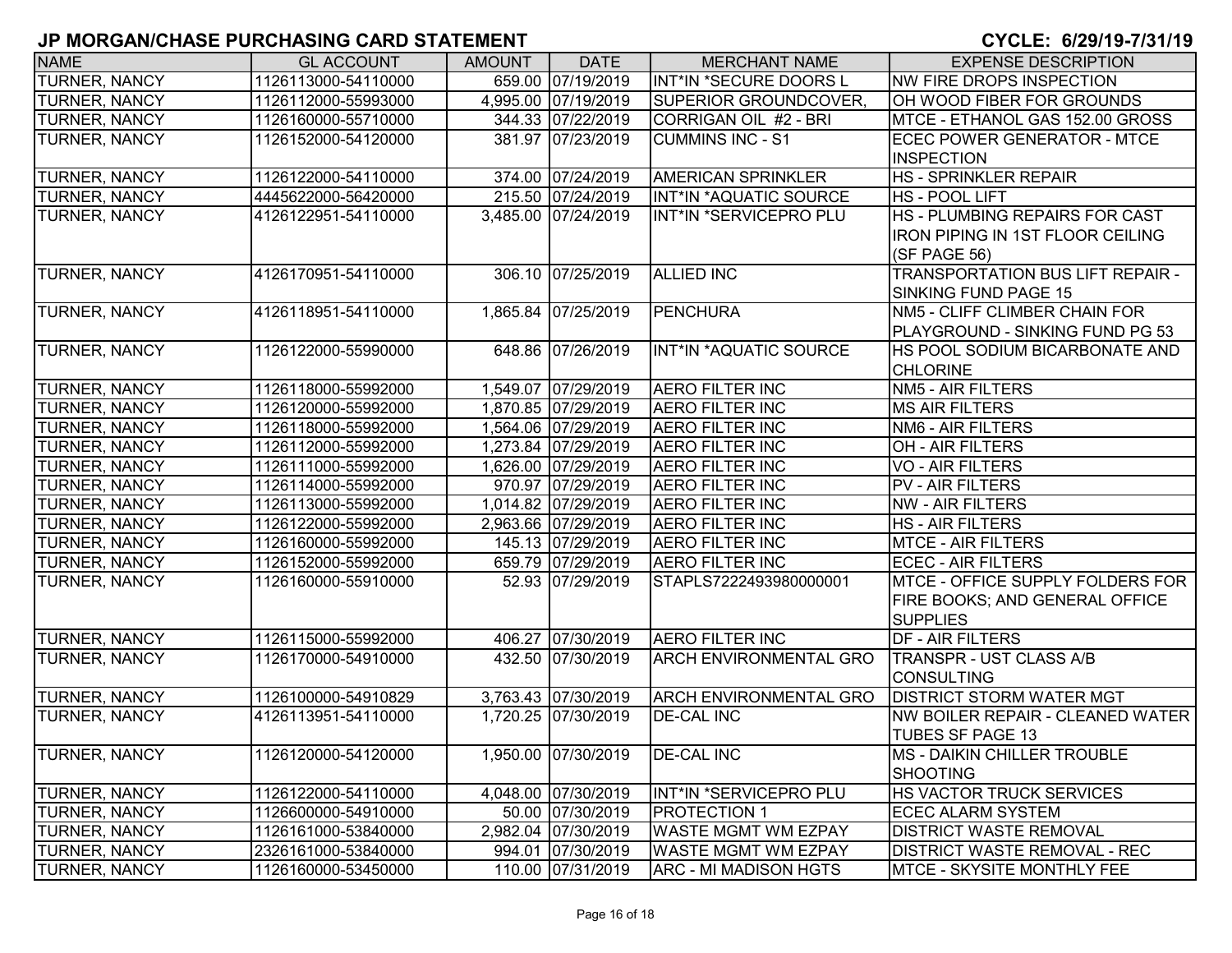| <b>NAME</b>                             | <b>GL ACCOUNT</b>   | <b>AMOUNT</b> | <b>DATE</b>         | <b>MERCHANT NAME</b>          | <b>EXPENSE DESCRIPTION</b>                                      |  |
|-----------------------------------------|---------------------|---------------|---------------------|-------------------------------|-----------------------------------------------------------------|--|
| <b>TURNER, NANCY</b>                    | 1126160000-55710000 |               | 277.27 07/31/2019   | CORRIGAN OIL #2 - BRI         | MTCE - ETHANOL GAS - 121.40 GROSS                               |  |
| <b>TURNER, NANCY</b>                    | 1126160000-55993000 |               | 170.09 07/31/2019   | <b>RESIDEX</b>                | <b>DISTRICT WEED KILLER</b>                                     |  |
| <b>TURNER, NANCY Total</b><br>71,987.43 |                     |               |                     |                               |                                                                 |  |
| <b>VALENTINE, CYNTHIA</b>               | 1127170000-57410000 |               | 310.00 07/17/2019   | <b>MSBO</b>                   | <b>RENEWAL FOR MSBO/MAPT</b>                                    |  |
| <b>VALENTINE, CYNTHIA</b>               | 1127170000-55910000 |               | 39.98 07/18/2019    | AMZN MKTP US*MH86L1WT1        | <b>ERGONOMIC MOUSE</b>                                          |  |
|                                         |                     |               |                     |                               | VALENTINE/DENNETT                                               |  |
| <b>VALENTINE, CYNTHIA Total</b>         |                     | 349.98        |                     |                               |                                                                 |  |
| <b>VUICHARD, TATIANA</b>                | 1100000000-24022000 |               | 210.00 07/01/2019   | COTTAGE INN PIZZA - NO        | <b>CAMP INVENTION SUMMER CAMP</b><br><b>INCENTIVE FY19</b>      |  |
| <b>VUICHARD, TATIANA</b>                | 1100000000-24022000 |               | (15.09) 07/01/2019  | STAPLS7221028019002001        | SUMMER SCHOOL SUPPLY CREDIT<br><b>FY19</b>                      |  |
| <b>VUICHARD, TATIANA</b>                | 1331100000-55990000 |               | 228.50 07/04/2019   | <b>SCANTRON CORPORATION</b>   | HS SUMMER SCHOOL TESTING<br><b>SUPPLIES</b>                     |  |
| <b>VUICHARD, TATIANA</b>                | 1331100000-55990000 |               | 10.58 07/11/2019    | AMZN MKTP US*MH5YX21M0        | <b>SUMMER SCHOOL SUPPPLIES</b>                                  |  |
| <b>VUICHARD, TATIANA</b>                | 1331100000-57910000 |               | 62.85 07/11/2019    | <b>MICHIGAN NOTARY SERVIC</b> | <b>RENEWAL OF NOTARY SERVICE FOR</b><br><b>TATIANA VUICHARD</b> |  |
| <b>VUICHARD, TATIANA</b>                | 1331100000-55990000 |               | 19.34 07/12/2019    | AMAZON.COM*MH2EG3592          | SUMMER SCHOOL TEACHING<br><b>SUPPLIES</b>                       |  |
| <b>VUICHARD, TATIANA</b>                | 1331100000-55990000 |               | 9.99 07/12/2019     | AMZN MKTP US*MH1JX9QD1        | <b>SUMMER SCHOOL TEACHING</b><br><b>SUPPLIES</b>                |  |
| <b>VUICHARD, TATIANA</b>                | 1331100000-55990000 |               | 40.01 07/16/2019    | <b>CROWN AWARDS INC</b>       | TROPHIES FOR CHESS CLUB CAMP                                    |  |
| <b>VUICHARD, TATIANA</b>                | 1331100000-54910000 |               | 779.70 07/23/2019   | <b>ULTIMATE SEWING PLACE6</b> | <b>SEWING MACHINE TUNE UP FOR 6</b><br><b>MACHINES</b>          |  |
| <b>VUICHARD, TATIANA</b>                | 2331100000-53840000 |               | 40.00 07/24/2019    | <b>SAFEWAY SHREDDING</b>      | CE/PRESCHOOL OFFICE SHREDDING<br><b>SERVICE</b>                 |  |
| <b>VUICHARD, TATIANA Total</b>          |                     | 1,385.88      |                     |                               |                                                                 |  |
| <b>WESNER, KIMBERLY</b>                 | 1122220000-55310000 |               | 241.92 07/26/2019   | <b>FOLLETT SCHOOL SOLUTIO</b> | <b>BOOKS FOR THE MEDIA CENTER</b>                               |  |
| <b>WESNER, KIMBERLY Total</b>           |                     | 241.92        |                     |                               |                                                                 |  |
| <b>WHEELER, DEANNA</b>                  | 1125200000-57410000 |               | 150.00 07/17/2019   | <b>MSBO</b>                   | MSBO RENEWAL FEES FOR FY20                                      |  |
| <b>WHEELER, DEANNA</b>                  | 1125200000-57410000 |               | 150.00 07/17/2019   | <b>MSBO</b>                   | MSBO RENEWAL FEES FOR FY20                                      |  |
| <b>WHEELER, DEANNA</b>                  | 1125200000-55990000 |               | 46.27 07/18/2019    | 00014654<br><b>TARGET</b>     | <b>CLEANING SUPPLIES FOR BUSINESS</b><br><b>OFFICE MOVE</b>     |  |
| <b>WHEELER, DEANNA Total</b>            |                     | 346.27        |                     |                               |                                                                 |  |
| <b>WILLIAMS, LAKEISA</b>                | 1100000000-24022000 |               | 680.00 07/01/2019   | ANN ARBOR HANDS-ON ADM        | 4TH GRADE FIELD TRIP FY19                                       |  |
| <b>WILLIAMS, LAKEISA</b>                | 1100000000-11920000 |               | 3,000.00 07/03/2019 | SSI*EPSCC                     | TEACHER CLASSROOM BOOK (JE'D TO<br>6100011000-24316501)         |  |
| <b>WILLIAMS, LAKEISA</b>                | 1111111000-55110708 |               | 3,594.00 07/03/2019 | SSI*EPSCC                     | <b>TEACHER CLASSROOM BOOK</b>                                   |  |
| <b>WILLIAMS, LAKEISA Total</b>          |                     | 7,274.00      |                     |                               |                                                                 |  |
| <b>WILSON, KAREN</b>                    | 6100041000-24316350 |               | 10.00 07/08/2019    | DOLLARTREE                    | <b>SUMMER CAMP SUPPLIES</b>                                     |  |
| <b>WILSON, KAREN</b>                    | 6100041000-24316350 |               | 67.97 07/12/2019    | AMZN MKTP US*MH82J86B1        | <b>SUMMER CAMP SUPPLIES</b>                                     |  |
| <b>WILSON, KAREN</b>                    | 6100041000-24316350 |               | 4.99 07/18/2019     | MEIJER # 054                  | <b>SUMMER CAMP SUPPLIES</b>                                     |  |
| <b>WILSON, KAREN</b>                    | 6100041000-24316350 |               | 28.05 07/18/2019    | <b>TARGET</b><br>00014654     | <b>SUMMER CAMP SUPPLIES</b>                                     |  |